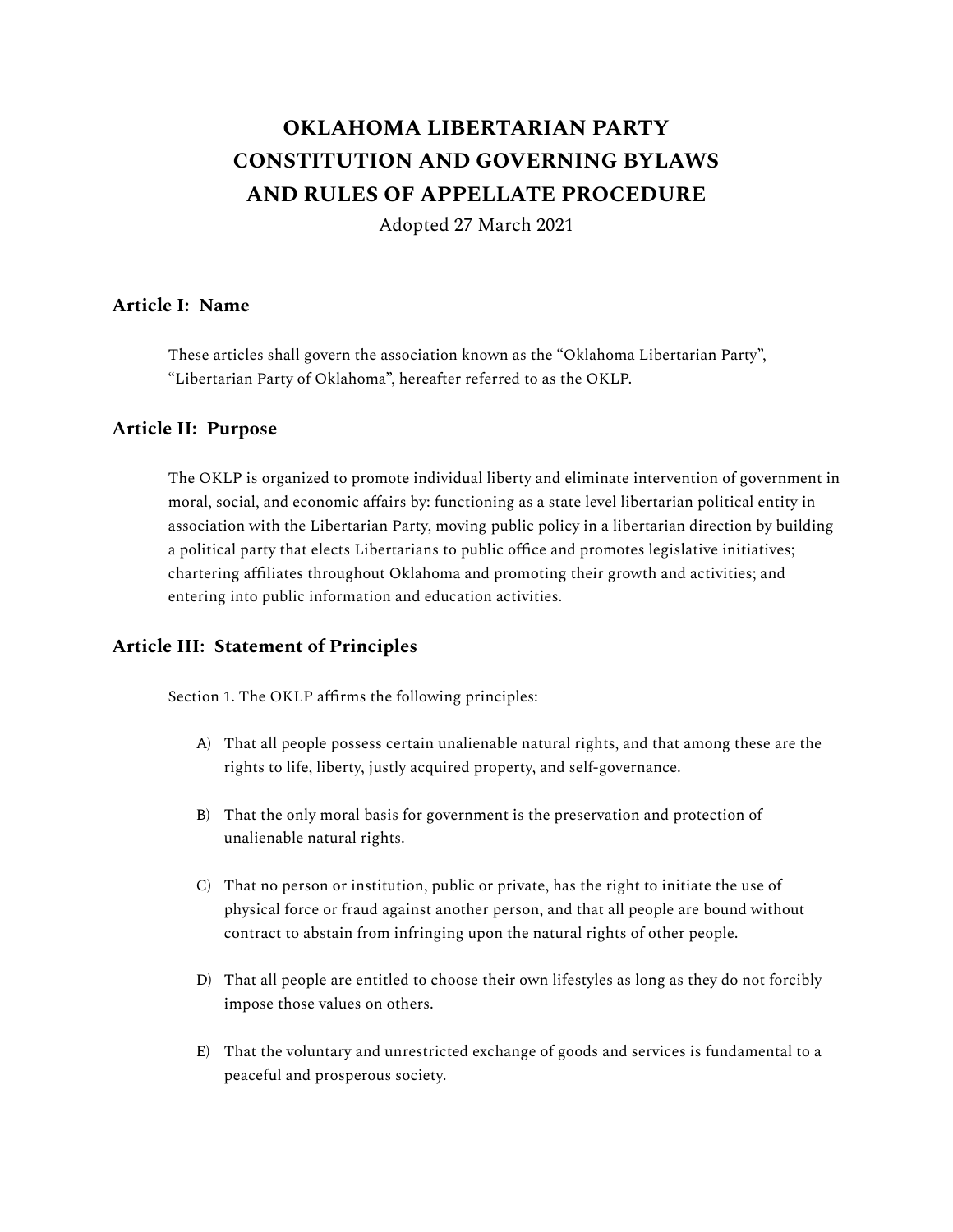Section 2. The OKLP does not believe in or advocate the initiation of force in order to achieve political or social goals.

Section 3. This Article may only be amended by a seven-eighths (%) majority vote of the delegates at a State Convention.

#### **Article IV: Rules, Terms, and Conditions**

Section 1. Interpretation and application of Bylaws

- A) All records and lists required by the Bylaws shall be in writing.
- B) The spirit and not the letter of each Bylaw shall be controlling subject to ratification of a two-thirds (⅔) vote of the entire State Executive Committee.
- C) Should any conflict exist or develop between any of these Bylaws and Oklahoma statutory election law, the latter shall govern except as to those laws which have been judicially held to be constitutionally unenforceable or which are patently unconstitutional in the judgment of the State Executive Committee.
- D) Whenever by reason of changes in the governing law, either by way of legislative enactment or judicial decree by a court of competent jurisdiction, it becomes impossible to comply with any provision of these Bylaws, the State Executive Committee is authorized to promulgate such alternate or additional rules, procedures, and guidelines as may be necessary and appropriate.
- E) The proceedings of all business, organizational, re-organizational, committee meetings and all county, regional, and state conventions not covered by these Bylaws or by enforceable provisions of Oklahoma law shall be governed by the most recent edition of Robert's Rules of Order, Newly Revised.
- F) All elections to a party office at all levels of organization shall be decided by a majority vote unless otherwise directed by these Bylaws.
- G) The Bylaws and Platform may be amended only by the Delegates to the State Convention by a two-thirds (⅔) vote of the total number of Delegates present, registered, and approved for that convention or reconvened convention.
- H) The State Executive Committee, each County or Regional Committee, and each County or Regional Convention may adopt for its own purposes such rules as it may deem necessary or advisable and which are not in conflict with these Bylaws or with applicable and enforceable state law.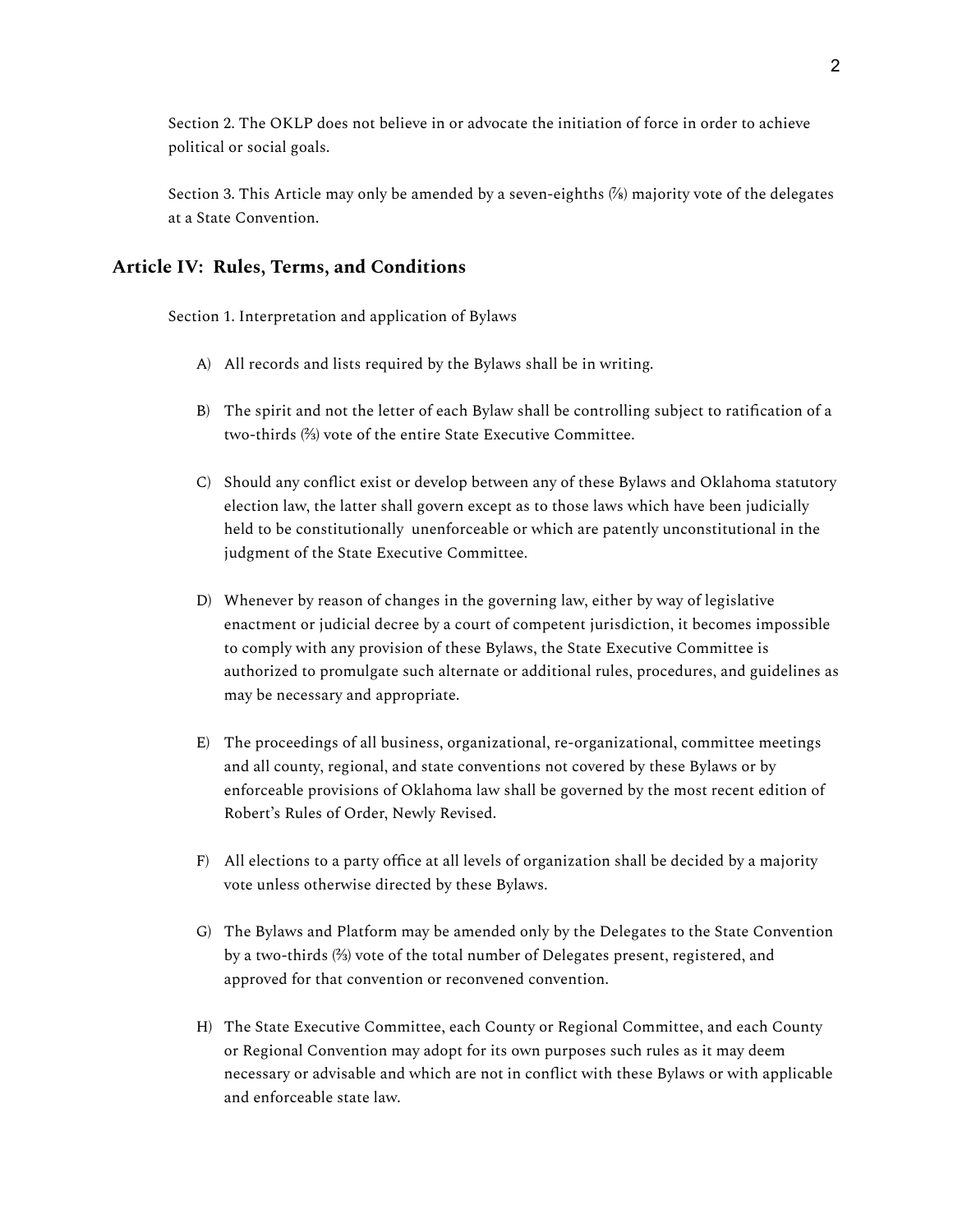- I) Any reference to gender in these Bylaws shall be inclusive of all genders and the singular shall include the plural unless the context clearly indicates otherwise.
- J) Citations herein to specific sections of the Oklahoma Statutes refer to the statute as it exists as of the date of adoption of these Bylaws and shall be deemed to refer to any relevant successor or substitute sections of the statues in the event the same shall be amended or modified at any later date or dates.

#### Section 2. Definitions

- A) "Party" shall mean the Oklahoma Libertarian Party (Libertarian Party of Oklahoma) at the state, regional, county, or precinct level as the context shall require.
- B) "National Party" shall mean the national Libertarian Party.
- C) "Affiliate" shall mean any chartered affiliate of the OKLP, whether regional, county, or precinct.
- D) "Quorum" shall mean a majority of all the members of a committee or body unless otherwise specified by these Bylaws.
- E) "State Convention" shall refer to the annual Convention of state Delegates in any given year.
- F) "County Chair" shall mean any member appointed by the State Chair for the purposes of chartering a new County Affiliate, or the member elected by the body of the county affiliate.
- G) "Officer" shall mean any person duly elected or appointed to the office of State Chair, Vice Chair, Secretary, or Treasurer.
- H) "Registered Libertarians" shall mean any persons registered to vote in the state of Oklahoma who have declared party affiliation to the Libertarian Party as defined by the Oklahoma State Election Board.
- Section 3. The Bylaws may be reproduced and distributed as the State Executive Committee may direct and shall be published and maintained on the Party's official website.
- Section 4. For the purposes of these Bylaws, unless otherwise specified, "written notice" shall be defined as any of the following: mail by the United States Postal Service with first class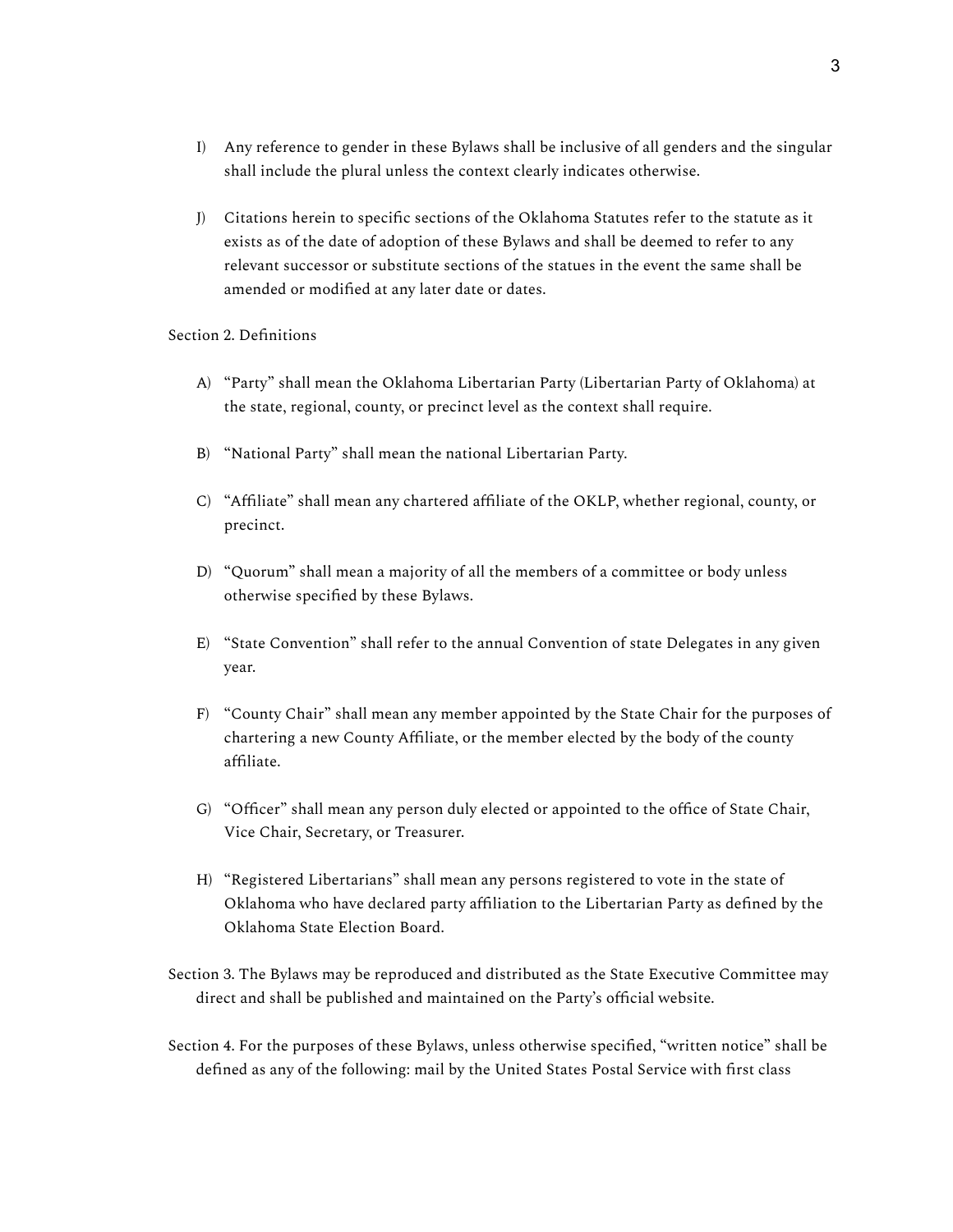postage prepaid; electronic mail; facsimile transmission; personal delivery; or delivery by private courier service.

#### **Article V: Membership**

Section 1. All Members of the Party ("Members") shall be persons who:

- A) Have indicated that they oppose the initiation of force to achieve political or social goals;
- B) Are residents of the state of Oklahoma;
- C) Are Registered Libertarians; and
- D) Have either paid dues as established by the State Executive Committee -- such dues being current no later than thirty (30) days prior to the start of the State Convention -- or hold a Lifetime membership in the OKLP. Unless otherwise provided, the body of a duly called Convention may suspend this rule to allow other Members who may not qualify under this provision to be seated as Delegates at that Convention.
- Section 2. The State Executive Committee shall establish the contributions or dues required for membership.
- Section 3. The State Executive Committee may offer Lifetime memberships and must honor all prior and future Lifetime memberships.
- Section 4. The State Executive Committee is empowered to waive, by a three-fourths (¾) vote of its members, the voter registration requirement for any individual who is a resident of Oklahoma but not legally qualified to vote in the state of Oklahoma and who requests such a waiver in writing.
- Section 5. A Member shall have the right to participate in the official affairs and governance of the Party in accordance with these Bylaws. Such right shall be sacred and inviolate and the willful disregard or abridgment of such right by an Officer or Member shall be deemed sufficient cause for the suspension of such Officer or Member as provided by these Bylaws.
- Section 6. The State Executive Committee shall have the authority to suspend, terminate, or refuse any membership in the OKLP by a three-fourths  $(34)$  vote of its members. The State Executive Committee shall immediately notify such individual by certified mail of the suspension, termination, or refusal, and the reasons for such, affording the individual the right to appeal to the Judicial Committee or to appeal to the delegation at large during the State Convention. Upon such appeal, the Judicial Committee or State Convention, as the case may be, may by a majority vote reverse the suspension, termination, or refusal of membership.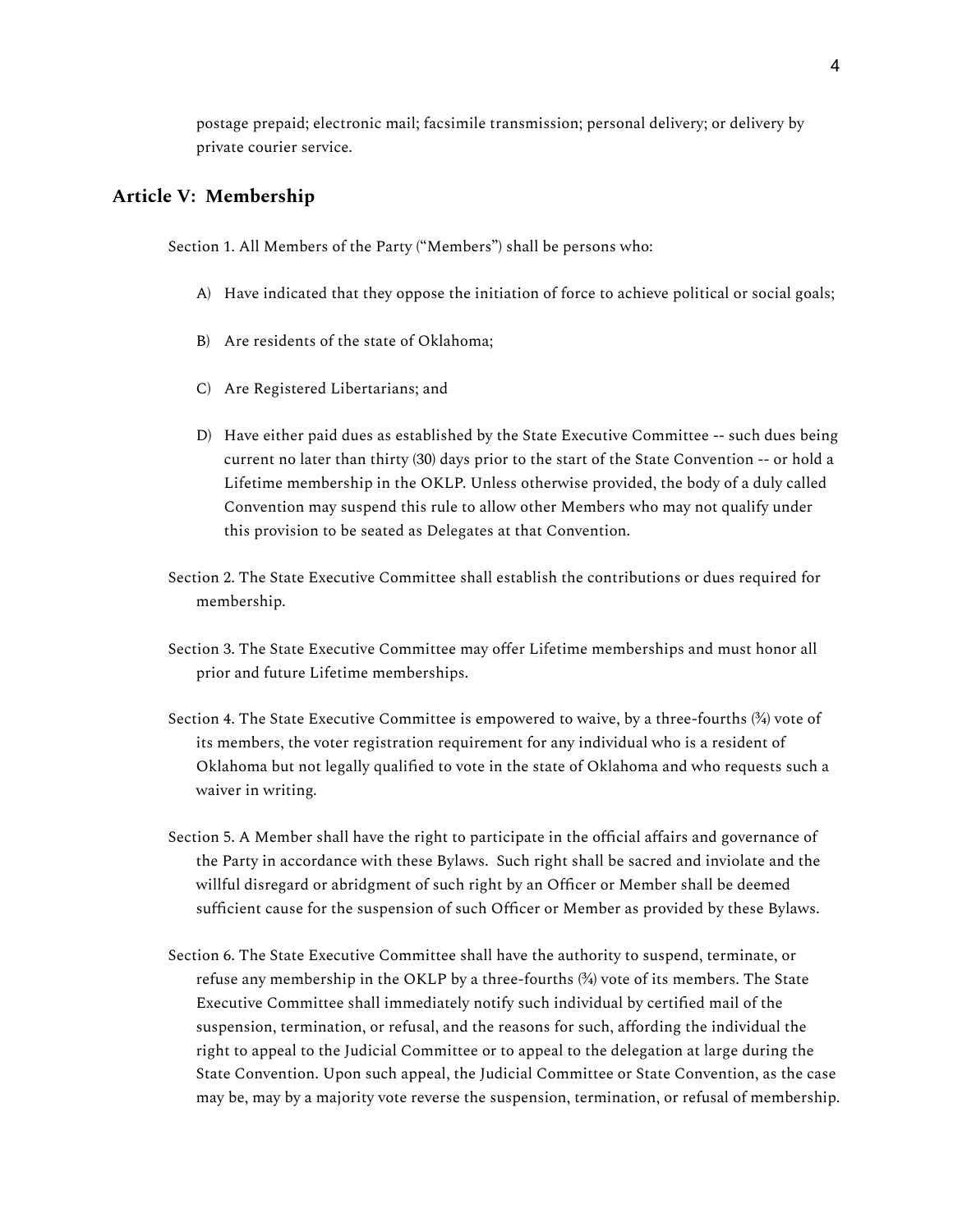Otherwise, the membership shall remain voided for a period of one (1) year from the original three-fourths (¾) State Executive Committee vote, after which time the individual may reapply for membership in the OKLP.

Section 7. A Member may be expelled from the Party only by a three-fourths  $(34)$  vote of the Delegates at the State Convention in accordance with these Bylaws. Expulsion of a Member may be recommended for cause by action of a chartered affiliate, by a written petition signed by three Members, by the State Chair, or by initiation of the Delegates assembled in State Convention *sua sponte*. Grounds for expulsion shall include taking any action which: is deleterious to the Party or which seriously damages its reputation and public esteem; imperils its continued legal existence, its status as a registered political party in the state of Oklahoma, its recognition by the National Party as a state affiliate, or its federal or state tax exempt status; or in the judgment of the State Executive Committee is otherwise sufficiently serious that the Party desires to permanently and publicly dissociate from the affected Member. If expulsion is decreed it shall be effective immediately and there shall be no appeal. Any expelled person shall not be considered for readmission to the OKLP. If expulsion is rejected, no subsequent petition for expulsion against that same Member based on those same charges or others related to the incident in question shall be entertained. In the event a Member is expelled, the State Executive Committee or State Chair may notify the National Libertarian Party and any other state party of such expulsion, and may issue public notice thereof.

#### **Article VI: Permanent Organization**

Section 1. The permanent organization of the OKLP shall consist of an at-large governing body known as the State Executive Committee, a Judicial Committee, a Bylaws & Platform Committee, and County Affiliates represented by seven (7) Regional Committees.

#### **Article VII: State Executive Committee**

- Section 1. The purpose of the State Executive Committee is to control and manage all of the affairs and properties of the OKLP between State Conventions, consistent with these Bylaws and the policies established at the State Convention. The State Executive Committee shall have the authority, by a majority vote, except as otherwise provided herein to perform all functions which the State Convention might perform under these Bylaws except the State Executive Committee shall have no authority to amend, alter, or repeal any substantive part of the Bylaws. Subordinated only to the authority of a duly called and convened Convention of the State Party, the State Executive Committee is the supreme authority of the OKLP under these Bylaws. The State Executive Committee shall have the sole responsibility for:
	- A) Granting and/or withdrawing County and Regional Affiliate charters;
	- B) Approving applications for membership in the OKLP;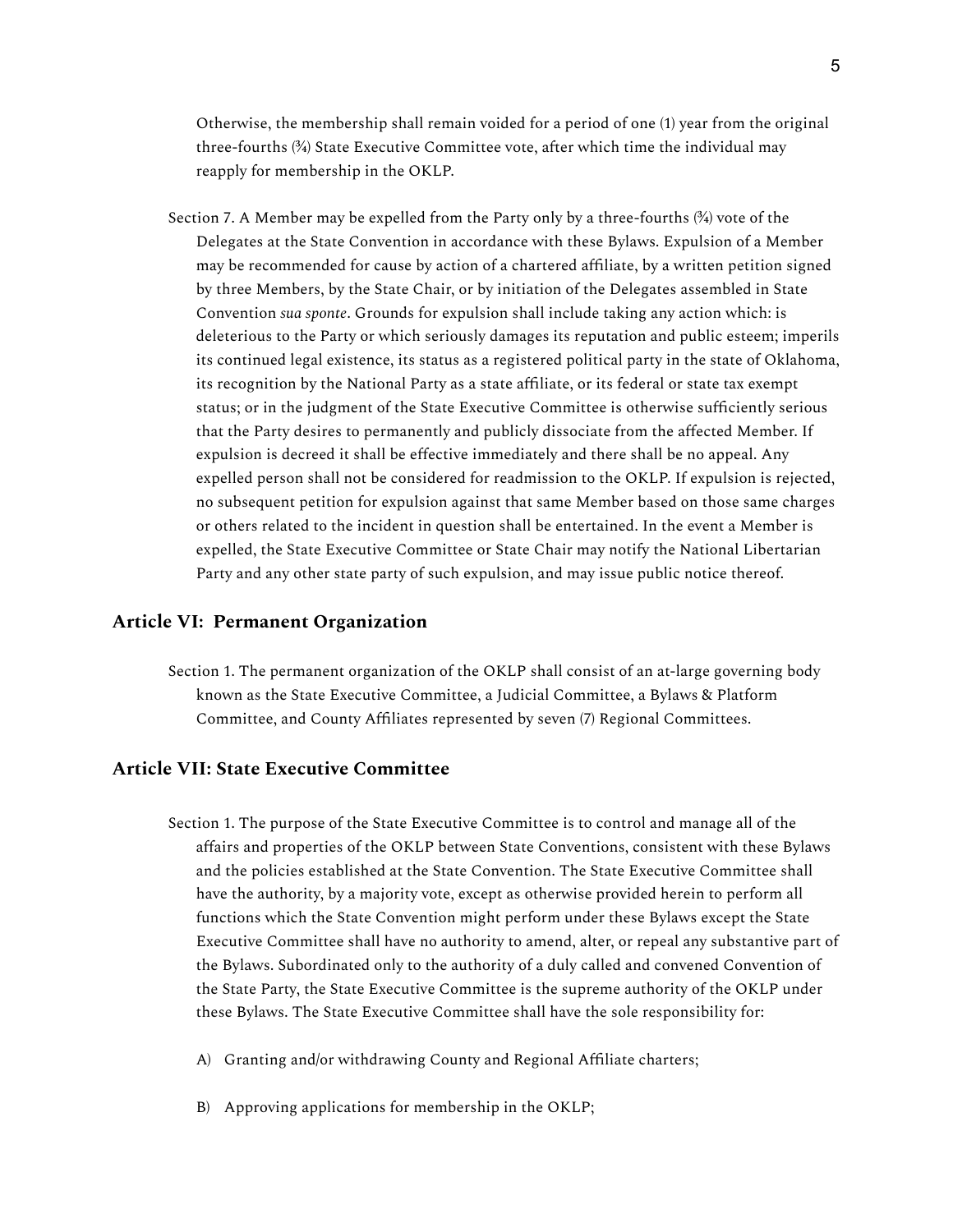- C) Arranging, promoting, and producing an annual State Convention;
- D) Resolving matters of succession of Officers and At-Large Representatives in cases of vacancy;
- E) Taking appropriate punitive action against Members, OKLP Committees, and Affiliates as provided in these Bylaws; and
- F) Producing and approving an annual budget.
- Section 2. The State Executive Committee shall be composed of four (4) State Officers; each Regional Representative or their Alternate as designated by their respective Regional Committee, and four (4) At-Large Representatives. Any person elected or appointed to the State Executive Committee must meet eligibility and qualification requirements as a Member and for that office as outlined in these Bylaws. No member of the State Executive Committee may hold more than one (1) elected State Party office or seat on the State Executive Committee. Should the need arise for a member to perform the duties of another for a period of time, that member shall have only one (1) vote on the State Executive Committee.
- Section 3. During odd-numbered years, Officers and At-Large Representatives shall be elected at the State Convention. Officers and At-Large Representatives so elected shall take office upon final adjournment of the State Convention at which they are elected and serve thereafter until the final adjournment of the next State Convention held in an odd-numbered year.
	- A) Officers shall be elected by secret ballot unless there is only one nomination for the office, in which case election may be made by acclamation.
	- B) At-Large Representatives shall be elected simultaneously by secret ballot for each of the four (4) roles as specified in Article VII Section 5 unless there is only one nomination for a given role, in which case election may be made by acclamation for that role. Should a given candidate accept nominations for and win election to more than one role, the role which the candidate won with the highest number of votes shall be that person's assigned role, and the candidate(s) receiving the next highest number of votes in the discarded role(s) shall be declared the winner(s) thereof. Should such a candidate be elected to more than one role by the same number of votes, said candidate shall choose from among those a single role to accept and the candidate(s) with the next-highest number of votes in the discarded role(s) shall be declared the winner(s) thereof.
- Section 4. The Officers of the OKLP shall be a Chair, Vice Chair, Secretary, and Treasurer. No offices shall be combined except the office of Secretary may be combined as necessary.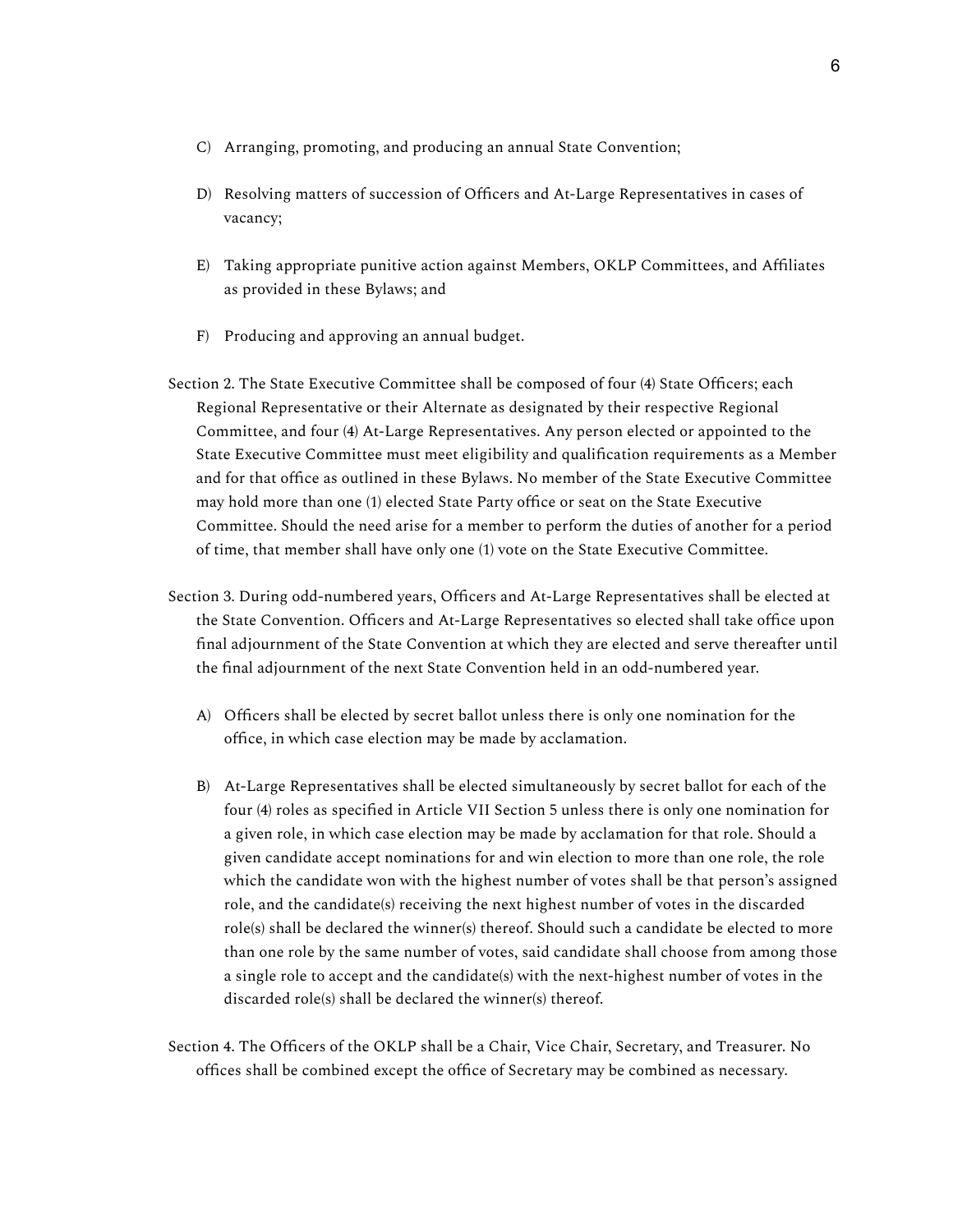- A) The State Chair is the chief executive officer of the OKLP and shall coordinate the activities of the OKLP and Members in achieving the Party's objectives and goals. Duties of the State Chair include but are not limited to that such person:
	- 1. Shall be responsible for the enforcement of these Bylaws and carrying out the directions and resolutions of the State Executive Committee and the State Convention in accordance with these Bylaws;
	- 2. Shall preside over all meetings of the State Executive Committee;
	- 3. Shall be the primary spokesperson for the State Party but may delegate this function to any other Member(s);
	- 4. Shall ensure compliance with all federal, state, and local laws pertaining to political parties;
	- 5. Shall serve *ex officio* on all standing and *ad hoc* committees;
	- 6. Shall convene State Executive Committee meetings as necessary to carry out Party business at the state level;
	- 7. Shall oversee Party projects throughout the state in coordination with Regional and County Committees in order to promote the Party;
	- 8. Shall, with the help of the Vice Chair and Regional and County Chairs, be responsible for recruiting Libertarian candidates for public office;
	- 9. Shall maintain communication with the National Libertarian Party in order to Coordinate national and state party business;
	- 10. Shall assign and perform the duties of the Vice Chair in the absence of that Officer until a successor is chosen by the State Executive Committee or State Convention as (per Article VII, Section 7C) of these Bylaws;
	- 11. May require specific forms to be used for administrative purposes at all levels of the Party; and
	- 12. May make other regulations regarding administrative practices at all levels of the Party.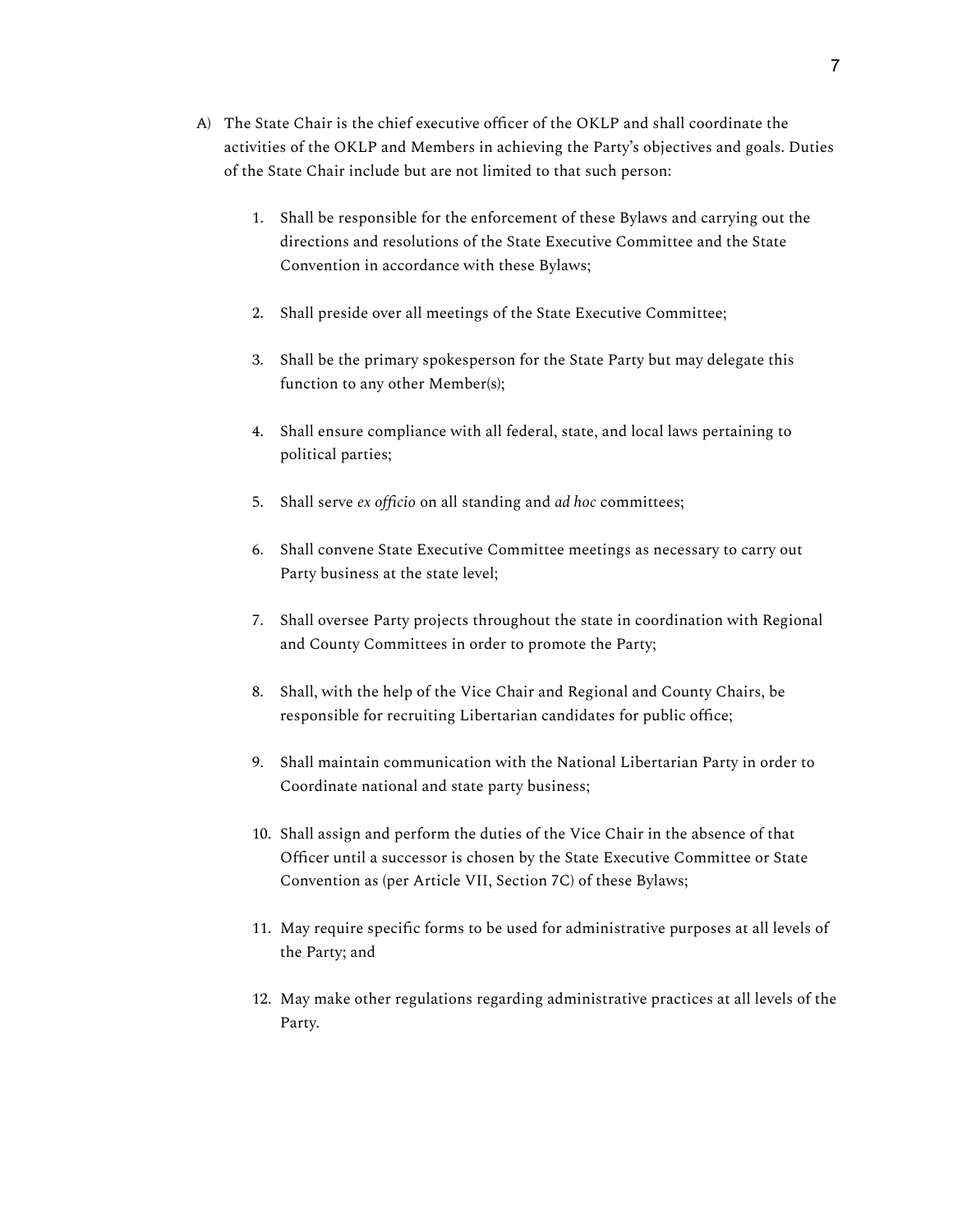- B) The State Vice Chair shall act as assistant to the State Chair and shall perform such duties as the Chair directs. Duties of the Vice Chair include but are not limited to that such person:
	- 1. Shall assume and perform the duties of the State Chair in the absence of the Chair and/or until a successor is chosen by the State Executive Committee or State Convention as per (Article VII, Section 7C) of these Bylaws;
	- 2. Shall oversee the planning and facilitation of the State Convention;
	- 3. Shall arrange facilities and equipment for State Executive Committee meetings;
	- 4. Shall be responsible for the development of Regional and County Affiliates; and
	- 5. Shall develop and implement an overall strategy to maximize outreach and engagement with registered Libertarians, Members, volunteers, and the community at large.
- C) The State Secretary shall be the recording officer at all State Executive Committee meetings and the State Convention. Duties of the Secretary include but are not limited to that such person:
	- 1. Shall maintain all written records for future use and be responsible for all correspondence of, and Party documentation submitted to, the State Executive Committee;
	- 2. Shall forward a copy of the current OKLP Bylaws to the National Party Secretary following amendment of same at a State Convention;
	- 3. Codify and maintain any Standing Rules of the State Executive Committee (per Article XI, Section 1) of these Bylaws; and
	- 4. Shall, at the end of the Secretary's term of office, deliver to that person's successor within ten (10) business days all property, books, and records of the State Executive Committee and State Party maintained by that person or in that person's possession.
- D) The State Treasurer shall be the custodian of all State Party funds and shall oversee the disbursement of same by authorized persons in accordance with the decisions and direction of the State Executive Committee. The State Party authorizes the duly elected Treasurer to be a signatory on all accounts. Duties of the Treasurer include but are not limited to that such person: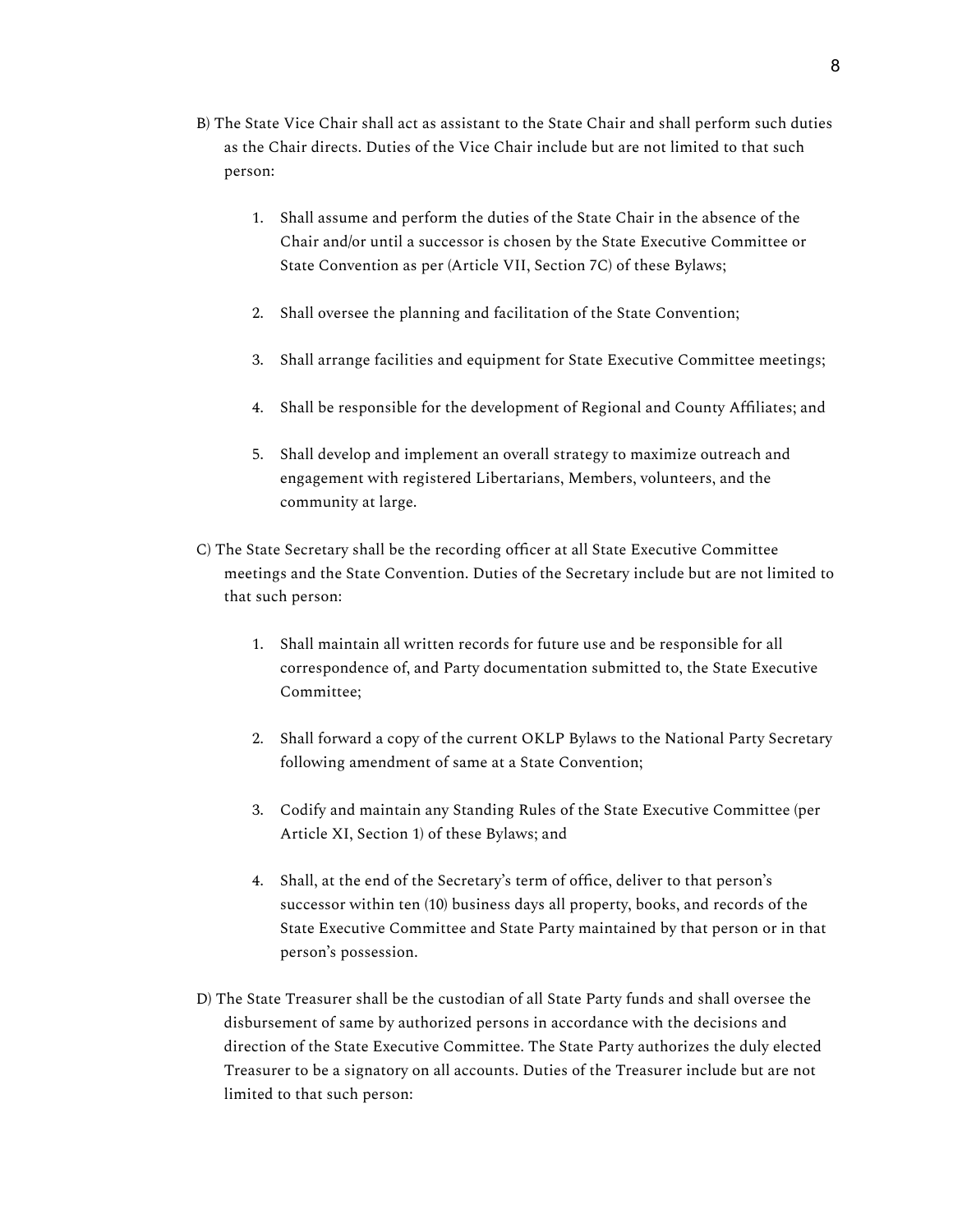- 2. Shall make a record of State Party accounts accessible to any member of the State Executive Committee or to any Member with reasonable notice, usually at least two (2) days advance notice;
- 3. Shall report at such time or times as requested by the State Executive Committee in such form as will provide all necessary information relative to the amount of receipts, disbursements, and cash balance, together with expenditures charged to each item of the budget and unexpended balance of the budget items;
- 4. Shall, at the end of the Treasurer's term of office, deliver to that person's successor within ten (10) business days all monies, property, books, and records of the State Executive Committee and State Party maintained by that person or in that person's possession;
- 5. Shall, at the end of the Treasurer's term of office, within seven (7) days amend the statement of Organization with the Oklahoma Ethics Commission and the Federal Ethics Commission as required by applicable law;
- 6. Shall follow the rules and standards set by the institution where signatory authorization is required including but not limited, to the transfer of custody and withdrawal of assets; and
- 7. Shall keep account of all quarterly financial statements and other related documents submitted by Affiliates.
- Section 5. At-Large Representatives, in addition to being available to all Members, shall under the direction of and in coordination with the Chair and Vice Chair assist in the achievement of the Party's Purpose as stated in Article II of these Bylaws. Each At-Large Representative shall submit to the Secretary seven (7) days prior to each regular meeting a written report of all activities related to the responsibilities with which the person has been charged in accordance with one of the following roles:
	- A) Political At-Large, who works closely with the State Chair to develop and implement an overall political strategy for maximizing Libertarian campaign results. Responsibilities may include but are not limited to identifying ideal districts and races in which to run candidates, prospecting potential candidates, and assisting in the recruitment and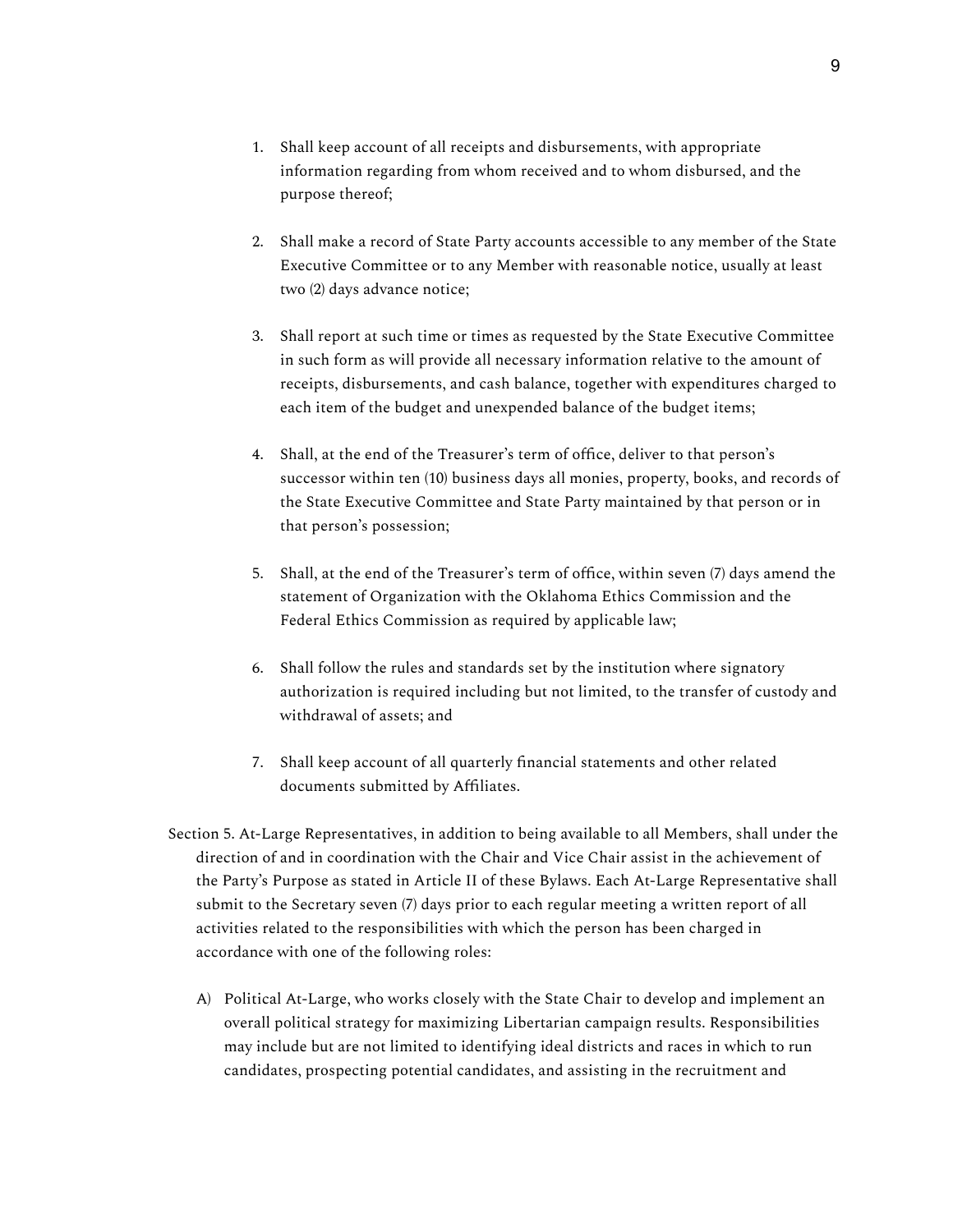training of Libertarian candidates for office and their campaign staff in all areas related to organizing and running a campaign.

- B) Legislative At-Large, who works with the Chair on legislative matters of interest to the Party. Responsibilities may include but are not limited to reviewing legislation in the state to determine which bills the Party will support or oppose, engaging with the legislature and its subcommittees to introduce or amend pending legislation to protect libertarian interests, compiling information for membership calls to action, assisting with Party resolutions, press releases, and statements concerning legislative matters, and assisting in organizing any Party lobbying events and rallies.
- C) Field Development At-Large, who works with the Vice Chair to develop and implement an overall strategy to maximize outreach and engagement with Members, registered Libertarians, volunteers, and the community at large. Responsibilities may include but are not limited to prospecting communities and community events for Party engagement and communicating with Regional and/or County Committees concerning same, recruiting and training event volunteers, identifying and targeting -- for coalition-building -- organizations which are niched to specific issues aligned with the Party platform, and working with the Legislative At-Large to organize any Party lobbying events and rallies.
- D) Development At-Large, who works with Officers to develop and implement a strategy to maximize Libertarian voter registrations, Party membership, and Party revenue. Responsibilities may include but are not limited to following up with prospective Members, contacting current and past Members concerning membership status, soliciting donations, implementing fundraising strategies and coordinating related events, and increasing the number of Registered Libertarians through voter registration activities.
- Section 6. Each Regional Representative shall submit to the Secretary a written report of all activities within that person's region seven (7) days prior to each regular meeting.

#### Section 7. Vacancies

- A) A member of the State Executive Committee may resign with or without cause. Resignation shall be made in writing to the State Chair and State Secretary. In the event of the Chair's resignation, the Vice Chair and Secretary shall be notified in writing.
- B) In the event of the temporary inability of the Chair to perform the duties of that office, said duties shall fall upon the Vice Chair. Should an At-Large Representative or Officer other than the Chair be unable or fail to fulfill their duties or to attend two or more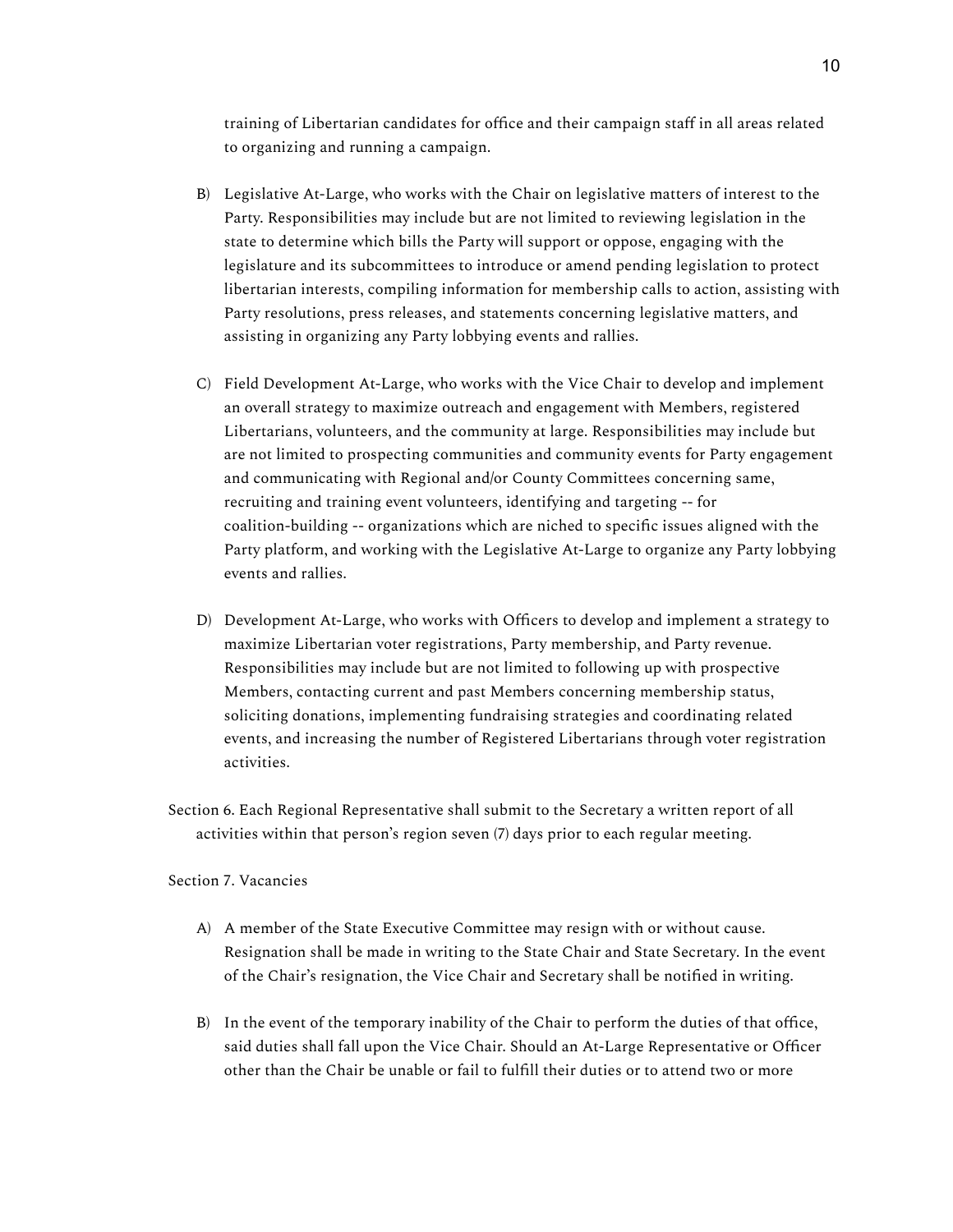consecutive meetings, that office or position may be vacated for a period of no more than ninety (90) days or until the next State Convention, whichever is sooner.

- C) If an Officer or At-Large Representative resigns or cannot act or serve (except for a temporary period), abandons their office or seat by refusing to serve, or shall have been suspended for cause per these Bylaws, the State Executive Committee may by a two-thirds (⅔) vote appoint a Member to serve in that position and fulfill the duties required of that position in accordance with these Bylaws. Such appointments shall be to complete the term of the office or seat vacated unless a Convention meets sooner, in which case a new election shall be held for any position so filled. Appointments to fill State Executive Committee vacancies shall take effect upon the close of the State Executive Committee or meeting wherein the appointment is confirmed. The State Executive Committee may defer to the will of those Delegates duly credentialed at the previous State Convention by issuing a poll for the election of another Member to serve in the vacated role.
- Section 8. A two-thirds (⅔) majority of the eligible positions on the State Executive Committee shall be required to pass the following:
	- A) Suspension, censure, or removal from office any Party Officer, State Executive Committee member, Libertarian National Committee representative, *ad hoc* or other committee member, or any County Committee member;
	- B) Reinstatement of a County Committee member;
	- C) Endorsing or rescinding its endorsement of any candidate for public office;
	- D) Endorsing or opposing any proposed ballot measure, but rescinding such action shall be considered a normal main motion;
	- E) The annual budget or any financial liability or contractual obligation lasting more than three months; and
	- F) Providing the Party mailing list to non-Libertarian groups or individuals or to candidates for public office not endorsed by the Party.

## **Article VIII: Judicial Committee**

Section 1. The OKLP shall vest its appellate authority in a Judicial Committee. The Judicial Committee shall be composed of five (5) Members elected at each State Convention in even-numbered years, and any four (4) members shall constitute a quorum. Any member of the committee who fails to attend two consecutive meetings may be considered to have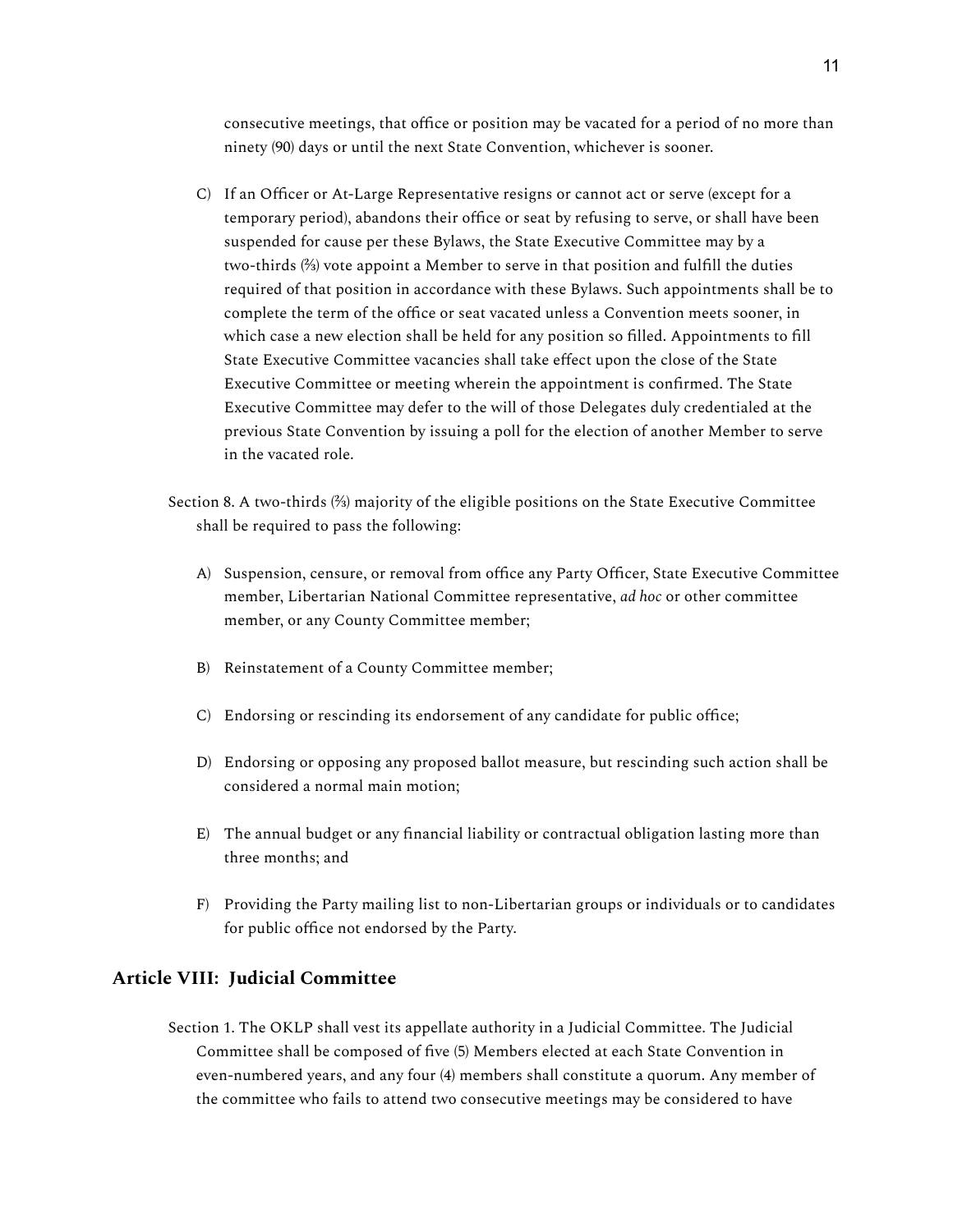vacated their position, pending a majority vote of the remaining members. All Judicial Committee members shall have been Party members at least two (2) years and have attended at least two (2) OKLP State Conventions. No member of the State Executive Committee may be a member of the Judicial Committee. The members of the Judicial Committee shall select the Chair of the Judicial Committee and a Recording Secretary. Elected Judicial Committee members shall take office immediately upon the close of the State Convention at which elected and shall serve until the final adjournment of the next State Convention in an even-numbered year. A vacancy on the Judicial Committee shall be filled by three alternates elected at convention. Such alternates will serve until the final adjournment of the next State Convention at which a special election shall be held to fill such vacancies. The election of Judicial Committee alternates will be done by ranked choice where the alternate with the most votes will fill the first vacancy, the alternate with the second most votes will fill the second vacancy, and the alternate with the third most votes will fill the third vacancy. In the event that a vacancy occurs on the Judicial Committee and all alternates have been exhausted, such vacancy or vacancies will be filled by a survey of the delegates to the previous convention.

- Section 2. The subject matter jurisdiction of the Judicial Committee is limited to consideration of only those matters expressly identified as follows:
	- A) Suspension of affiliate parties;
	- B) Suspension of Officers or At-Large Representatives by a vote of the State Executive Committee;
	- C) Suspension of Regional or County Officers or Representatives;
	- D) Voiding of State Executive Committee decisions and actions;
	- E) Disputes involving access to Party records;
	- F) Challenges to Platform planks;
	- G) Challenges to Resolutions;
	- H) Interpretation of the OKLP Bylaws and Convention Rules;
	- I) Offering an advisory opinion to the State Executive Committee upon request; and
	- J) Suspension or expulsion of Members.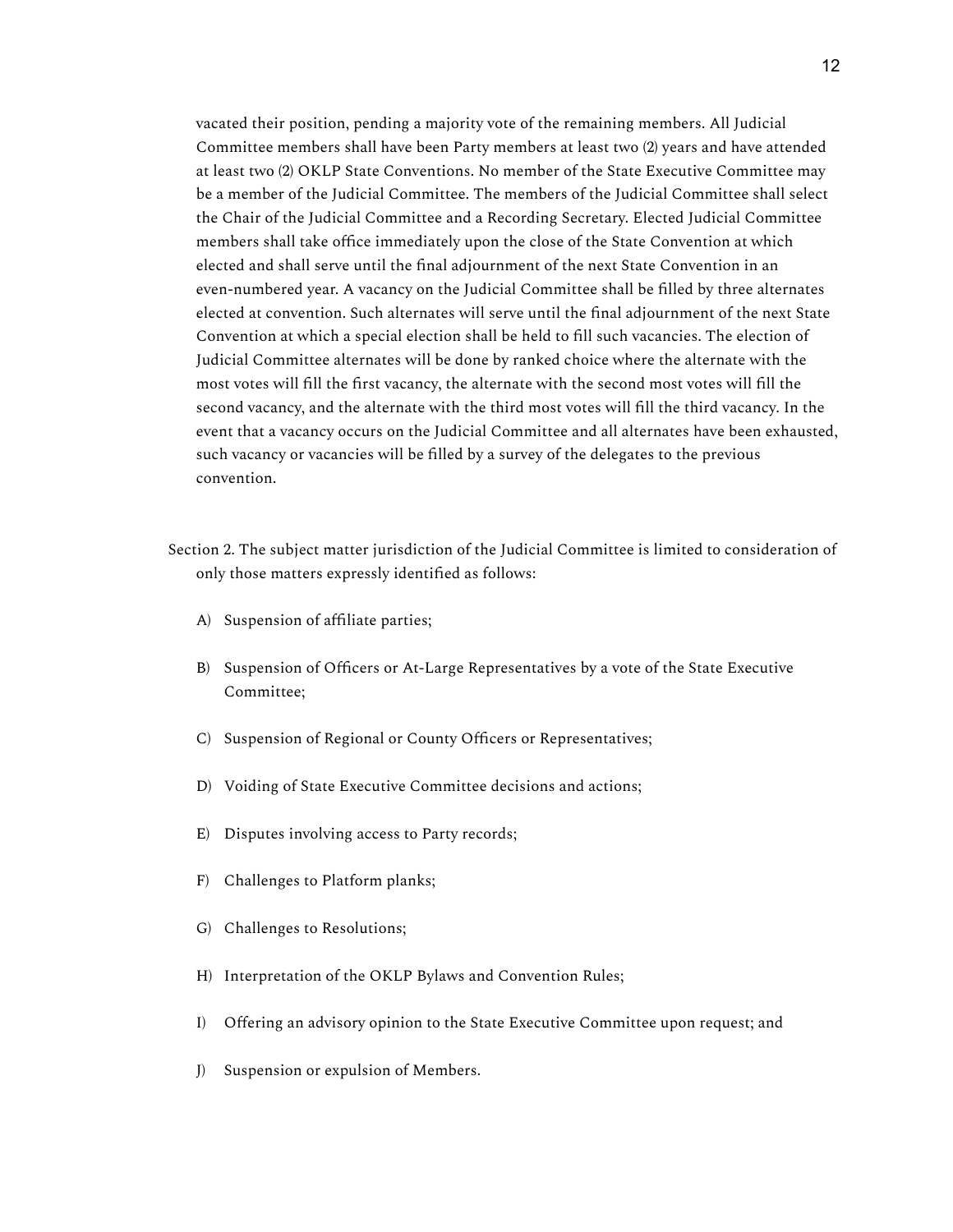- Section 3. No member of the Judicial Committee may sit in judgment of an appeal of a ruling or action of the State Executive Committee, a Regional Committee, or a County Committee which occurred while that member served on said committee.
- Section 4. The Judicial Committee shall, when required by its duties, have access to all written records of the Party and Party committees concerned.
- Section 5. Decisions of the Judicial Committee on Platform planks and resolutions may be overridden by a three-fourths  $(34)$  vote of the delegates at a future State Convention.
- Section 6. The Judicial Committee shall use the 2021 OKLP Judicial Committee Rules of Appellate Procedure unless and until it submits to the State Convention new proposed rules which are adopted by a fifty-percent-plus-one (50% + 1) majority approval of that State Convention.
- Section 7. A copy of the current Judicial Committee Rules of Appellate Procedure shall be maintained by the State Secretary and shall accompany these Bylaws.
- Section 8. Petition for reconsideration of judgment submitted on appeal for discretionary review shall be made in writing no later than ten (10) days after the Chair of the Committee has notified all parties of the judgment as required in the most recent edition of the OKLP Judicial Committee Rules of Appellate Procedure. Parties opposing the application shall answer in writing within ten (10) days of service of the application. The party making the application may file a reply brief within seven (7) days of service of the answer brief in opposition. Copies of the application, answer brief in opposition, and reply brief shall be served in the manner prescribed for the service and filing of briefs in the initial action. Such petition shall be taken up during the new business portion of the State Convention immediately following the service period outlined in this section. If the service period should extend beyond the close of the State Convention the reconsideration shall take place at the next State Convention. A duly called and convened Special Convention of the State Party may be called upon by a three-fourths  $(\frac{3}{4})$  vote of the State Executive Committee to hear the merits of the petition. The motion to be heard in either case shall be whether to overrule the judgment of the Judicial Committee. Debate shall be conducted in accordance with the Special Rules of Convention or the applicable parliamentary authority. A three-fourths  $(34)$ vote in the affirmative is required to overrule the judgment.

## **Article IX: Regional Committees**

Section 1. The purpose of a Regional Committee is to promote Libertarian policy, activities, voter registration, campaigns, to help form and encourage maintenance of County Committees, and to control and manage the affairs and properties of the Regional Committee between Regional Conventions. Regional Committees shall have the liberty to organize their own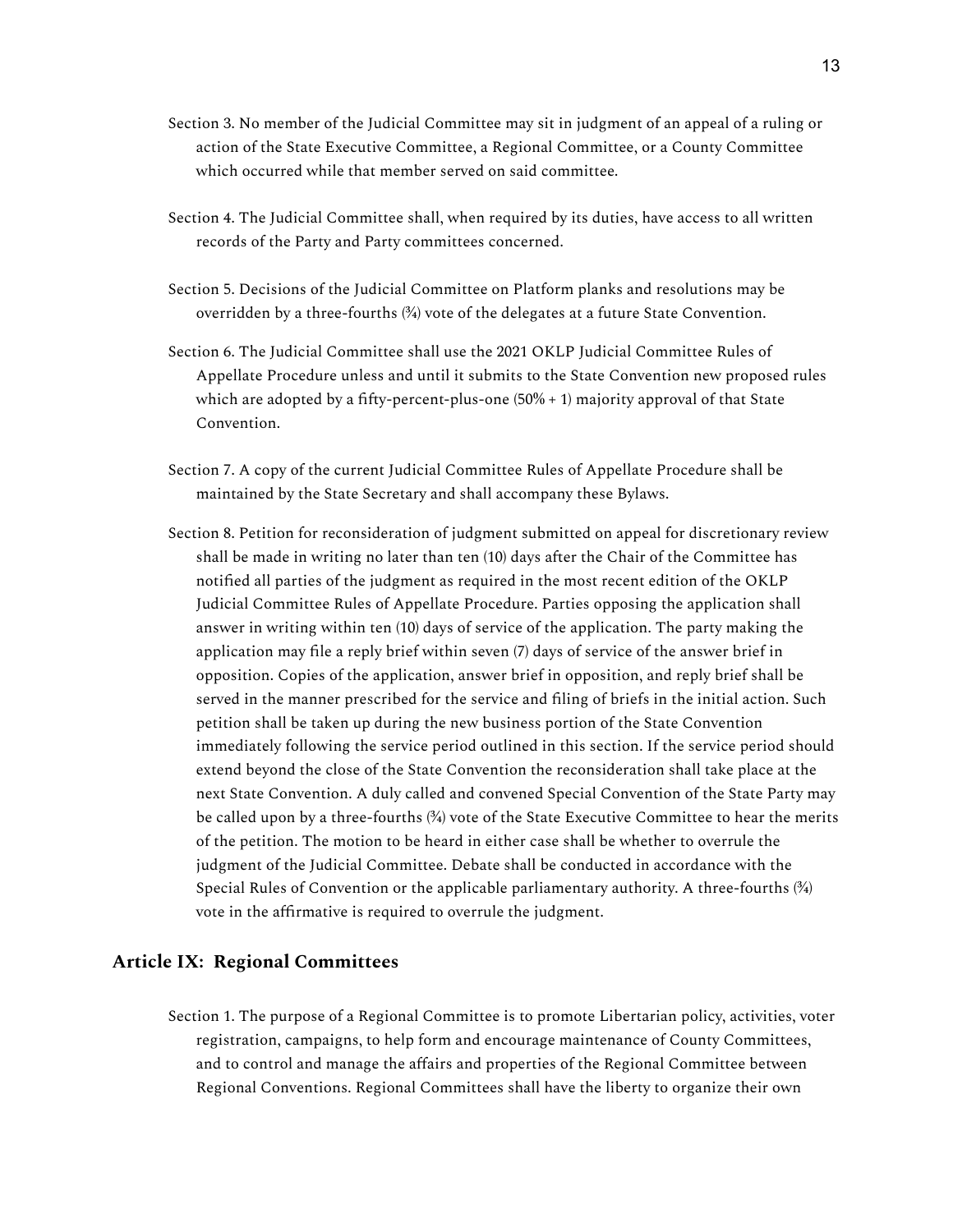Regional Committee structures that are not inconsistent with these Bylaws subject to the approval of the State Executive Committee through the chartering process.

Section 2. Each chartered Regional Committee shall designate a Regional Representative to the State Executive Committee. The State Executive Committee may by majority vote appoint one Member residing in an unorganized Region as that Region's Temporary Representative to the State Executive Committee. The Temporary Regional Representative shall arrange and conduct an organizing convention within ninety (90) days of appointment and secure a Regional Affiliate charter within one hundred eighty (180) days of appointment; failure to meet either or both of these requirements shall result in the termination of their appointment.

Section 3. Regions of the OKLP shall be as follows:

- A) Northwest Region: Beaver, Blaine, Cimarron, Custer, Dewey, Ellis, Harper, Roger Mills, Texas, Woods, and Woodward counties.
- B) North Central Region: Alfalfa, Garfield, Grant, Kay, Kingfisher, Logan, Major, Noble, Payne, and Pawnee counties.
- C) Northeast Region: Craig, Creek, Delaware, Mayes, Nowata, Osage, Ottawa, Rogers, Tulsa, Wagoner, and Washington counties.
- D) East Central Region: Adair, Cherokee, Haskell, Hughes, Latimer, McIntosh, Muskogee, Okfuskee, Okmulgee, Pittsburg, and Sequoyah counties.
- E) Southeast Region: Atoka, Bryan, Carter, Choctaw, Coal, Garvin, Johnston, LeFlore, Love, Marshall, McCurtain, Murray, Pontotoc, and Pushmataha counties.
- F) Southwest Region: Beckham, Caddo, Comanche, Cotton, Greer, Harmon, Jackson, Jefferson, Kiowa, Stephens, Tillman, and Washita counties.
- G) Central Region: Canadian, Cleveland, Grady, Lincoln, McClain, Oklahoma, Pottawatomie, and Seminole counties.

## **Article X: Meetings**

Section 1. The OKLP shall hold an annual State Convention where the Party may make amendments to these Bylaws, propose changes to the Platform, and perform other functions as outlined in these Bylaws.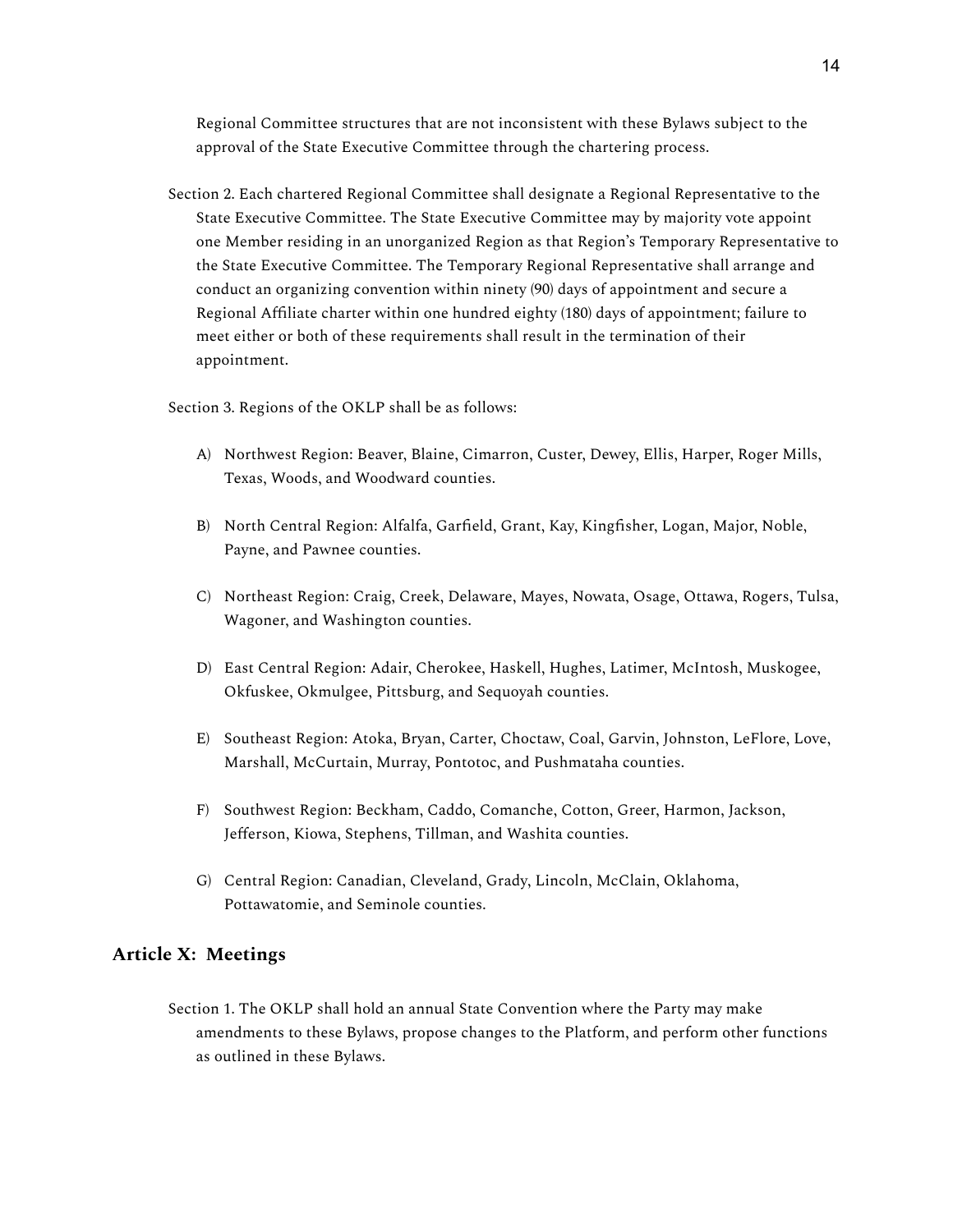- Section 2. Meetings of the State Executive Committee shall be held in sessions. A Session shall consist of all meetings of the State Executive Committee held between State Conventions. The first meeting of the State Executive Committee immediately following the close of a State Convention held in an odd-numbered year shall be known as the 1st Meeting of the 1st Session of the *Xth* State Executive Committee. The first meeting of the State Executive Committee immediately following the close of the State Convention held in an even-numbered year shall be known as the 1st Meeting of the 2nd Session of the *Xth* State Executive Committee.
- Section 3. All meetings of the State Executive Committee shall be open to observation by Members of the OKLP and Members are encouraged to attend State Executive Committee meetings and participate in discussion, but not to make motions or vote. Guests of Party Members are welcome to attend and may be provided an opportunity to speak. Guests should be identified to the Vice Chair prior to the Call to Order.
- Section 4. Excepting portions conducted in Executive Session, all meetings of the State Executive Committee shall be recorded in an undoctored format with the time read at Call to Order and Adjournment. Said recordings, as well as approved minutes of the meeting, shall be made available to the general membership upon written request to the State Secretary.
- Section 5. No meeting of the State Executive Committee shall be held outside the state of Oklahoma.
- Section 6. All State Executive Committee meetings may be conducted as electronic meetings as outlined in Section 9 of this Article. In-person should be the preferred method of conducting meetings, if feasible.
- Section 7. **Regular Meetings.** The State Executive Committee shall meet immediately following the State Convention and at least once each quarter. Each Regular Meeting shall be scheduled prior to the close of the preceding Regular Meeting. Notice of Regular Meeting dates, times, and locations shall be posted on the official OKLP webpage and emailed to all Regional Representatives, State Executive Committee Officers, and At-Large Representatives no less than thirty (30) days prior to each quarterly meeting date. A majority of the filled positions of the State Executive Committee, with at least two (2) of those present being Officers, shall constitute quorum.
- Section 8. **Special Meetings.** The State Executive Committee may meet from time to time as directed by the Chair or by request of one-third (⅓) of its members. Any meeting called in between Regular Meetings shall be known as a Special Meeting. Notice of Special Meeting shall be given no less than ten (10) days prior to the date of the meeting, utilizing the same methods of written notification as outlined above. A majority of the filled positions of the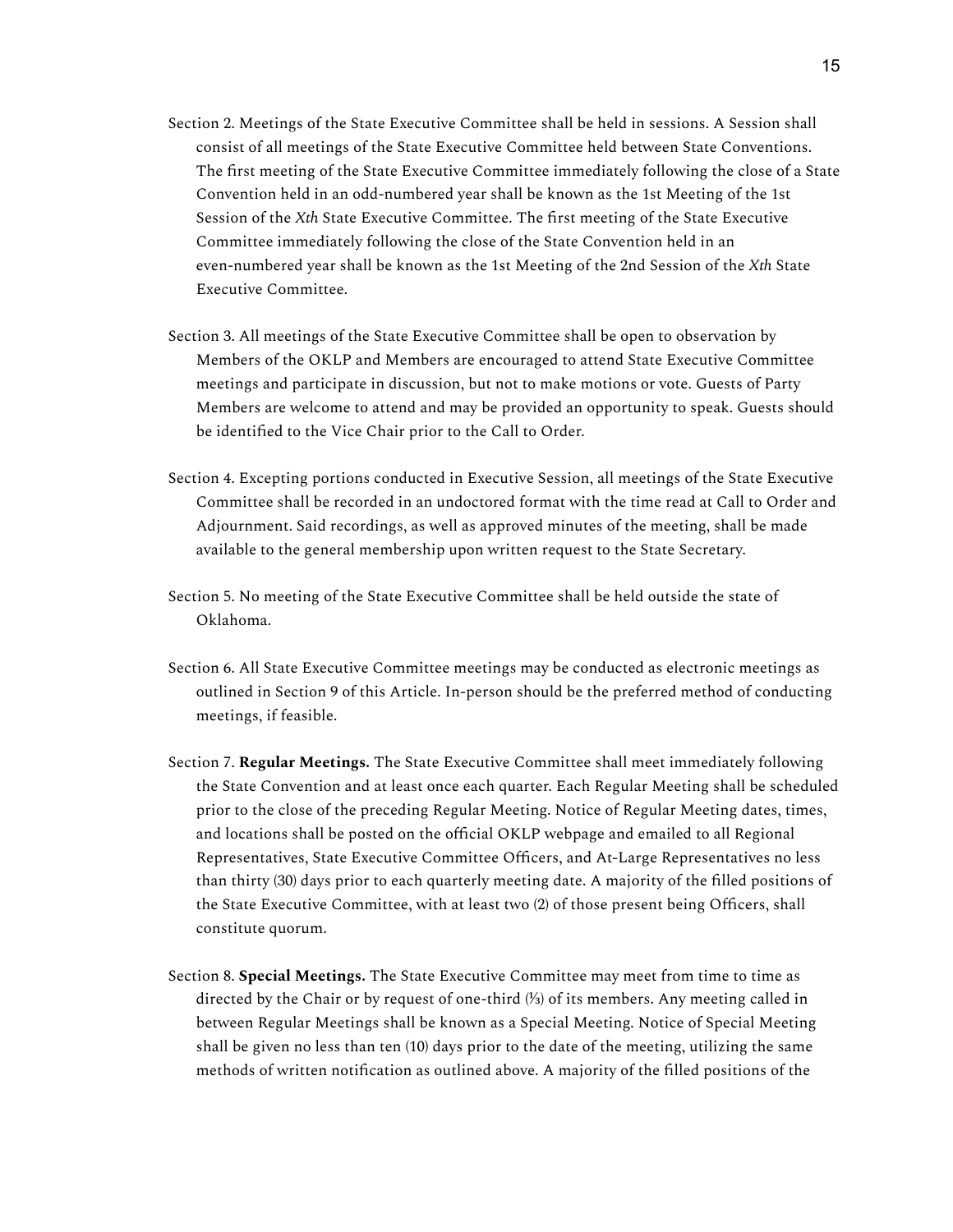State Executive Committee, with at least two (2) of those present being Officers, shall constitute quorum.

- Section 9. **Emergency Meetings.** Any member of the State Executive Committee may call for an Emergency Meeting. Notice should be given at least four (4) hours in advance of the Emergency Meeting. The number of members present at the meeting shall constitute quorum. No business or procedures outside the stated purpose for the meeting may be conducted during the Emergency Meeting and such purpose must be limited to one or more of the following:
	- A) Response to a major media event;
	- B) Resolving a time-sensitive financial concern; or
	- C) Mitigating any situation with the implications of an ethical violation.
- Section 10. **Electronic Meetings.** For the purposes of this article, an electronic meeting shall be defined as any means by which members of the State Executive Committee, Regional or County Affiliates, or any committees thereof simultaneously communicate via an audio-visual device for the purposes of a duly called meeting. Asynchronous voting procedures, such as via email ballot, are strictly prohibited for official business of any recognized body of the Party including the State Executive Committee. This does not prohibit other synchronous form of communication and voting, such as a conference call or a video-conferencing interface, to be used for official business. This rule may be suspended by a unanimous vote of all State Executive Committee members having taken place during any Regular Meeting wherein proper quorum has been established. This rule does not apply in cases where the State Executive Committee calls upon the Delegates of the Party from the most recent State Convention.
- Section 11. No Officer, At-Large Representative, or appointed committee member of the State Executive Committee shall vote by proxy. A designated proxy for a Regional Representative may attend, participate in, and vote on such Regional Representative's behalf at a State Executive Committee meeting provided that the Chair is given notice prior to the meeting's Call to Order and provided that such proxy is an OKLP Member and not a member of the State Executive Committee.
- Section 12. The State Executive Committee shall have authority to make any decision by a majority vote of the members present and voting except those items requiring a higher threshold. The State Chair shall not vote except in cases of a tie or in the case that the Chair's vote could cause a tie. Members may abstain from voting, either affirmatively or by inaction. Affirmative abstentions count toward the required quorum as defined in Sections 7, 8, and 9 above; abstentions via inaction do not.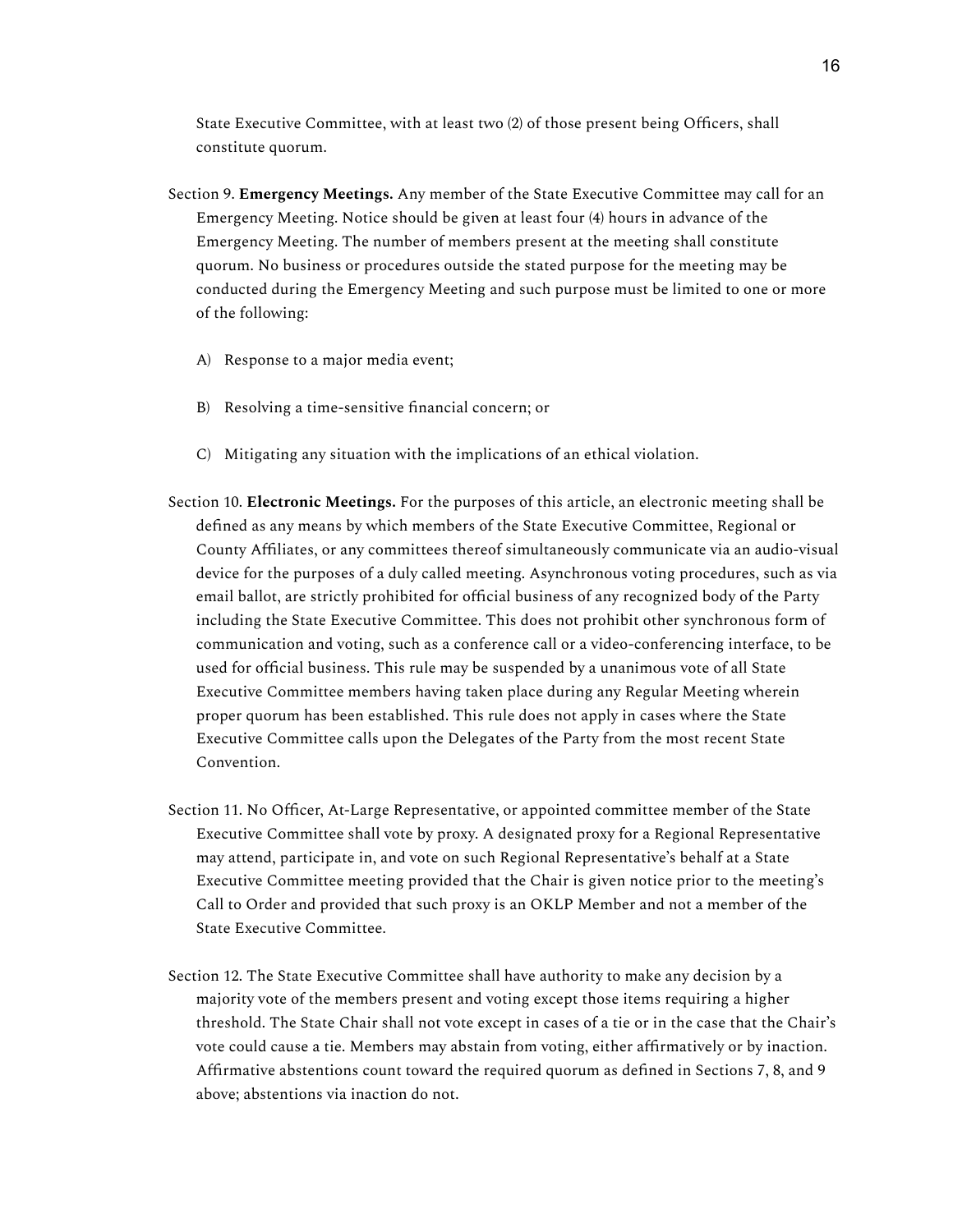- Section 13. The Executive Committee shall have the power to enter Executive Session with a two-thirds (⅔) vote of the members present. No prior notice is required to enter Executive Session. The Executive Session will exclude all persons who are not members of the State Executive Committee except by approval of three-fourths  $(34)$  of the members present. Recording of the Executive Session in any form by any person is prohibited. Discussion in Executive Session is limited to the cause for entering Executive Session, potential action as a result of that cause, and readiness to end the Executive Session. No vote may be made during the Executive Session other than to end it by majority vote. The reason(s) for the Executive Session must be stated as part of the motion to enter such session and must be limited to one or more of the following:
	- A) Matters involving potential legal or financial liability of the Party;
	- B) Any matter involving the Party which has been or is likely to be referred to government authorities;
	- C) Matters involving disciplining a Member or employee of the Party;
	- D) Any reason that is advised by legal counsel for the Party.

## **Article XI: Standing Rules**

Section 1. The Standing Rules of the OKLP shall be in harmony with these Bylaws, shall be documented and maintained by the State Secretary (per Article VII Section 4C.3) of these Bylaws, and shall be made available for general use. Standing Rules shall be limited to matters of policy and operating procedures of the State Executive Committee. Standing Rules may be adopted by a two-thirds (⅔) vote of the State Executive Committee or by majority vote of the Delegates at State Convention. Standing Rules may be repealed by a three-fourths  $\frac{3}{4}$  vote of the State Executive Committee or by a two-thirds (⅔) vote of the Delegates at State Convention. This article shall not prevent the State Executive Committee from performing normal business.

#### **Article XII: Bylaws and Platform Committee**

Section 1. The Bylaws and Platform Committee will be composed of the State Chair and four (4) Members elected by the Delegates at the State Convention to serve until adjournment of the subsequent State Convention and who have not been elected to the State Executive Committee for the same term. The State Chair shall have the option to appoint a Member who has served on at least two (2) previous OKLP Bylaws Committees (formerly "Rules") to serve as the Chair's designee. Neither the State Chair nor that person's designee may vote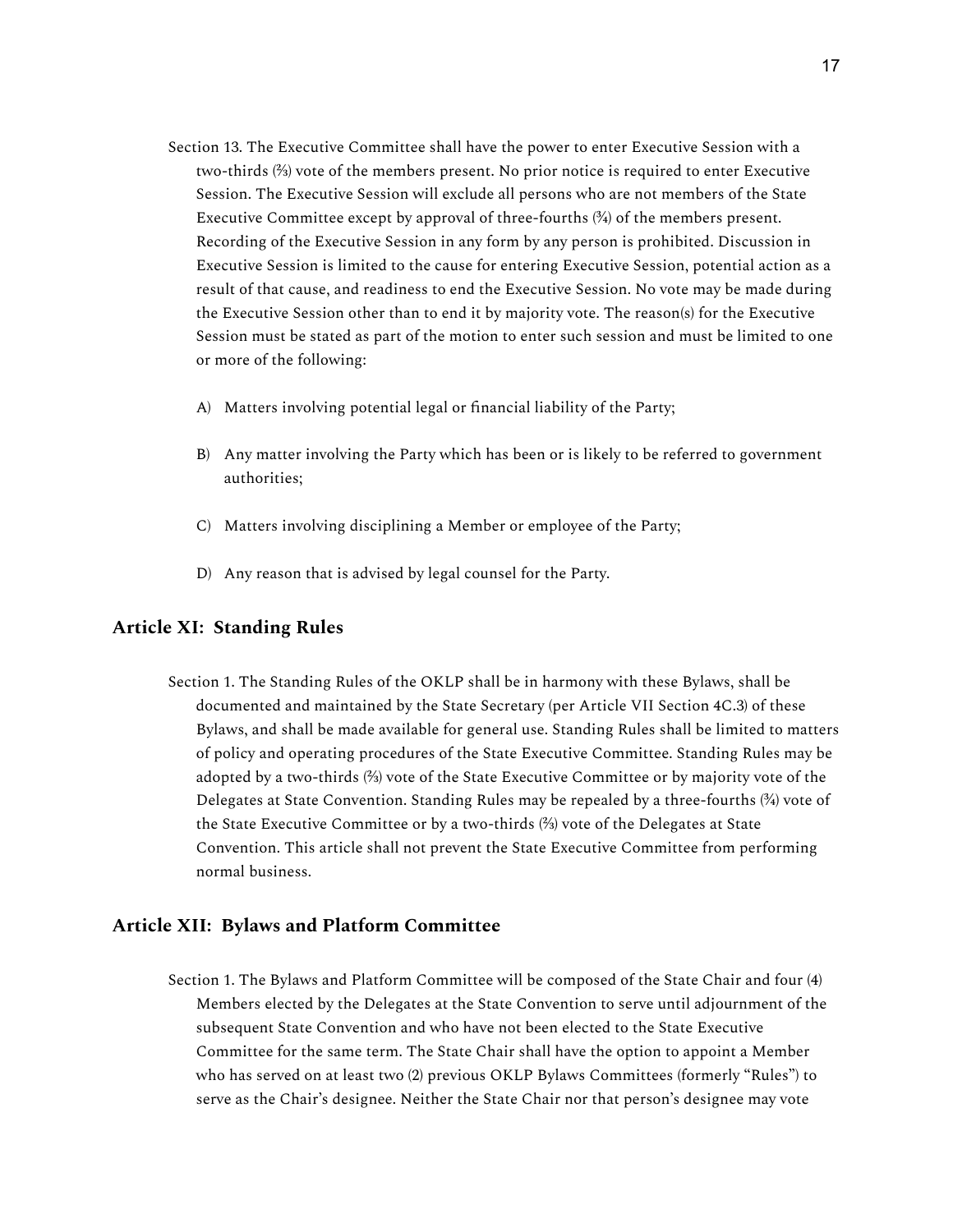except in the case of a tie. The committee shall choose its own chair from the four (4) elected members. Vacancies on this committee occurring after the State Convention shall be appointed by the State Chair with the approval of the State Executive Committee. The Bylaws and Platform Committee shall prepare and present to the State Executive Committee, no later than forty-five (45) days prior to the subsequent State Convention, a document for publication containing any proposed amendments to the existing Bylaws and Platform. Such document shall contain any proposed changes, related existing wording in the Bylaws, the effect of the proposed changes, and any committee opinions in support or opposition.

## **Article XIII: Other Committees**

- Section 1. The Convention Committee shall be appointed by the Vice Chair no later than two (2) months following the close of the most recent State Convention. The Vice Chair may serve as chair of the convention committee or ask the committee to select its own chair.
- Section 2. A Credentials Committee shall be appointed by the Vice Chair prior to each State Convention for the purpose of verifying the qualifications of all Members attending as Delegates to the State Convention.
- Section 3. A Special Rules Committee may be appointed by the Vice Chair to help facilitate the State Convention. Such committee shall propose special rules of order governing business at the State Convention. Rules of order may include but are not limited to:
	- A) Rules governing how amendments are presented;
	- B) Length of speeches; and
	- C) Duration of debate.

#### **Article XIV: Budgets and Expenses**

- Section 1. The Party shall have an annual budget, fixed to the fiscal year beginning July 1, which shall be approved by the State Executive Committee and available to any Member upon request.
- Section 2. All expenses must be approved by the State Executive Committee. Expenses outlined in an annual budget approved by the State Executive Committee shall be considered approved expenses provided that actual costs are equal to or lower than the budgeted amount. Expenses not outlined in the budget, or expenses in excess of the budgeted amount, shall require a majority vote of the State Executive Committee for approval.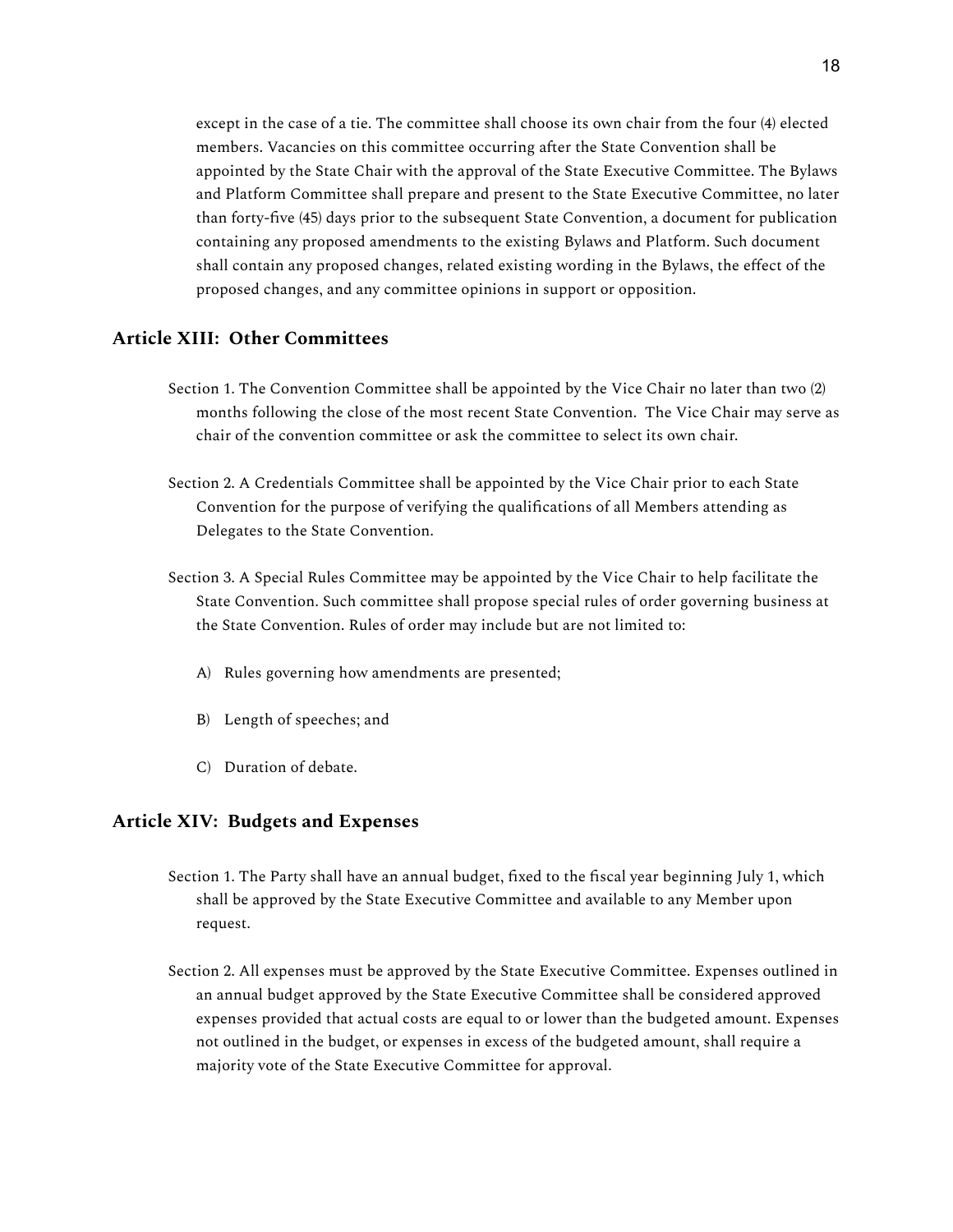#### **Article XV: Election of Delegates to the National Convention**

- Section 1. The Delegates from Oklahoma to the Libertarian National Convention shall be chosen at the State Convention held in even-numbered years. The total number of Delegates to the National Convention shall be that number assigned by the National Executive Committee in their Call to the Convention. Qualified National Delegates must be:
	- 1. Residents of Oklahoma for at least ninety (90) days prior to the State Convention;
	- 2. Members of the OKLP for at least ninety (90) days prior to the State Convention;
	- 3. A sustaining member of the national Libertarian Party on the day the delegation allocation counts are calculated.
- Section 2. Candidates for Elected Delegate to the National Convention shall make a written request to the State Secretary at least seven (7) but no more than ninety (90) days prior to the State Convention. Delegate requests submitted after the deadline shall be clearly published at the State Convention. This process shall not prohibit the nomination of Delegates from a call of the floor during the Annual Business Meeting.
- Section 3. Each qualified Delegate to the State Convention shall cast votes for no more than the number of available seats allotted to the OKLP to the national convention. The candidate(s) receiving the highest number of votes will fill the first available seats, those receiving the next highest number of votes will fill the next available seat(s), and so on until all available seats are filled, in descending order of the number of votes cast for each. Should all seats be filled and unseated candidates remain, those not assigned a seat will be placed on the Alternate list in the order of the number of votes cast for each, with the person(s) receiving the most votes at the top of the list. In the absence of duly elected Delegates at the national Convention, Alternates shall serve in the same order of precedence as their vote ranking except as may be provided otherwise by the rules of the national Libertarian Party.
- Section 4. Requests to serve as a National Delegate received after voting has concluded must be made in writing to the State Secretary. Qualified candidates, upon being approved by the seated Delegates, will be placed on the Delegate or Alternate list subsequent to the Delegates and Alternates who were chosen during the State Convention, in the order they are received.
- Section 5. Out-of-state delegates may be seated as Delegates representing Oklahoma during the National Convention for unfilled seats with a majority vote of duly elected National Delegates, and may be removed at any time by a two-thirds (⅔) vote of the duly elected Delegates.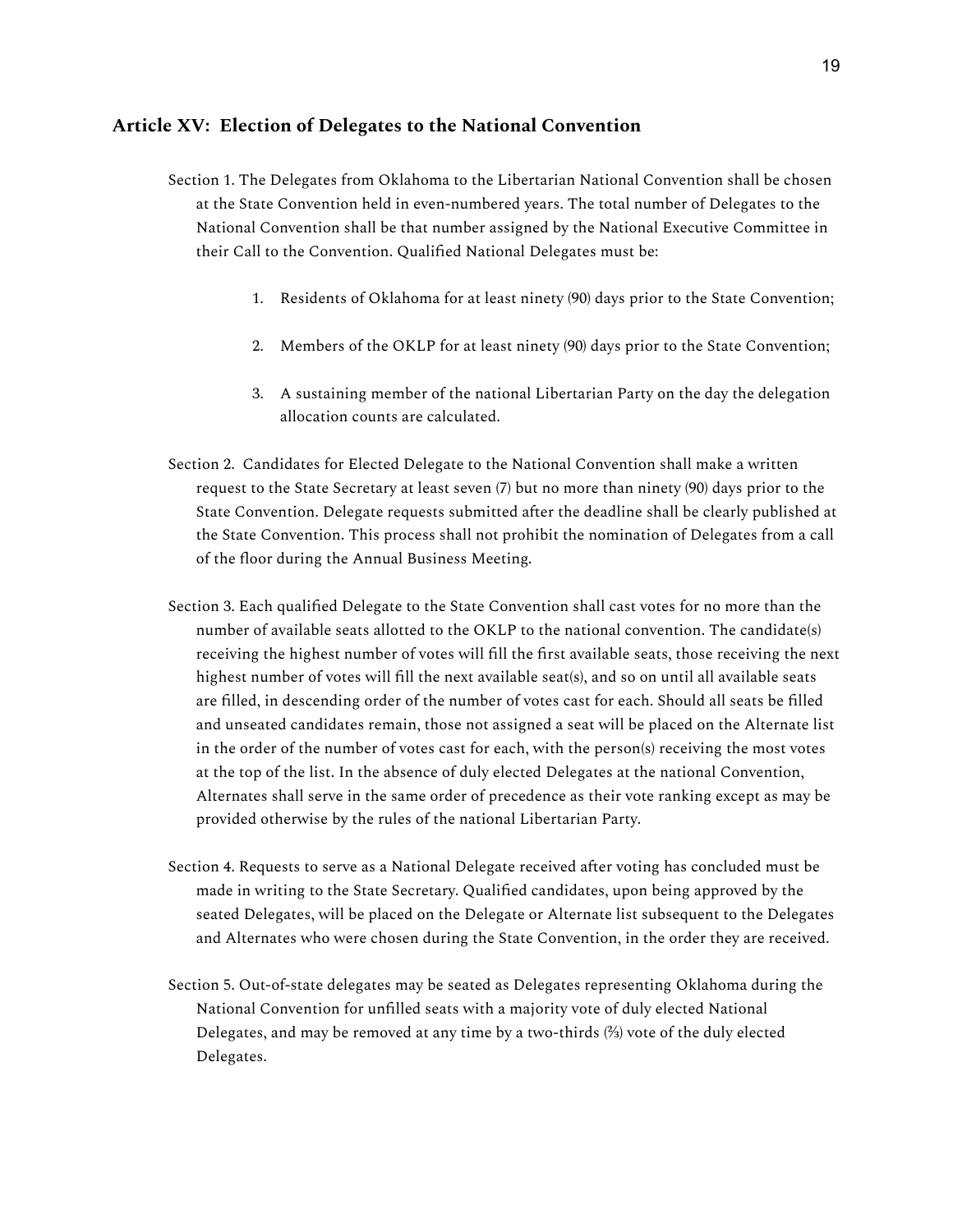## **Article XVI: Election of Presidential Electors**

Section 1. The State Convention in a Presidential election year shall elect a number of Presidential Elector candidates equal to the total number of United States Senators and Representatives to which the state is at that time entitled under law. Any Member of the Party who does not hold any office of profit or trust under the United States shall be eligible to be a Presidential Elector candidate. If for any reason the State Convention cannot or does not select President Elector candidates, Presidential Electors shall be chosen by the State Executive Committee.

## **Article XVII: State Convention**

Section 1. The State Executive Committee shall publish the dates of the State Convention no later than the Regular Meeting that is held in the third quarter of the preceding year, and the times, location, and proposed schedule for same at least forty-five (45) days before the start of that State Convention.

#### **Article XVIII: Authority of Contract**

Section 1. No one shall have the authority to contract for goods or services on behalf of the OKLP without prior written approval of the State Executive Committee. No person, group, or organization may use the name "Oklahoma Libertarian Party," "Libertarian Party of Oklahoma," or any confusingly similar designation except the Party or an organization to which the Party grants affiliate party status or as otherwise provided in these Bylaws.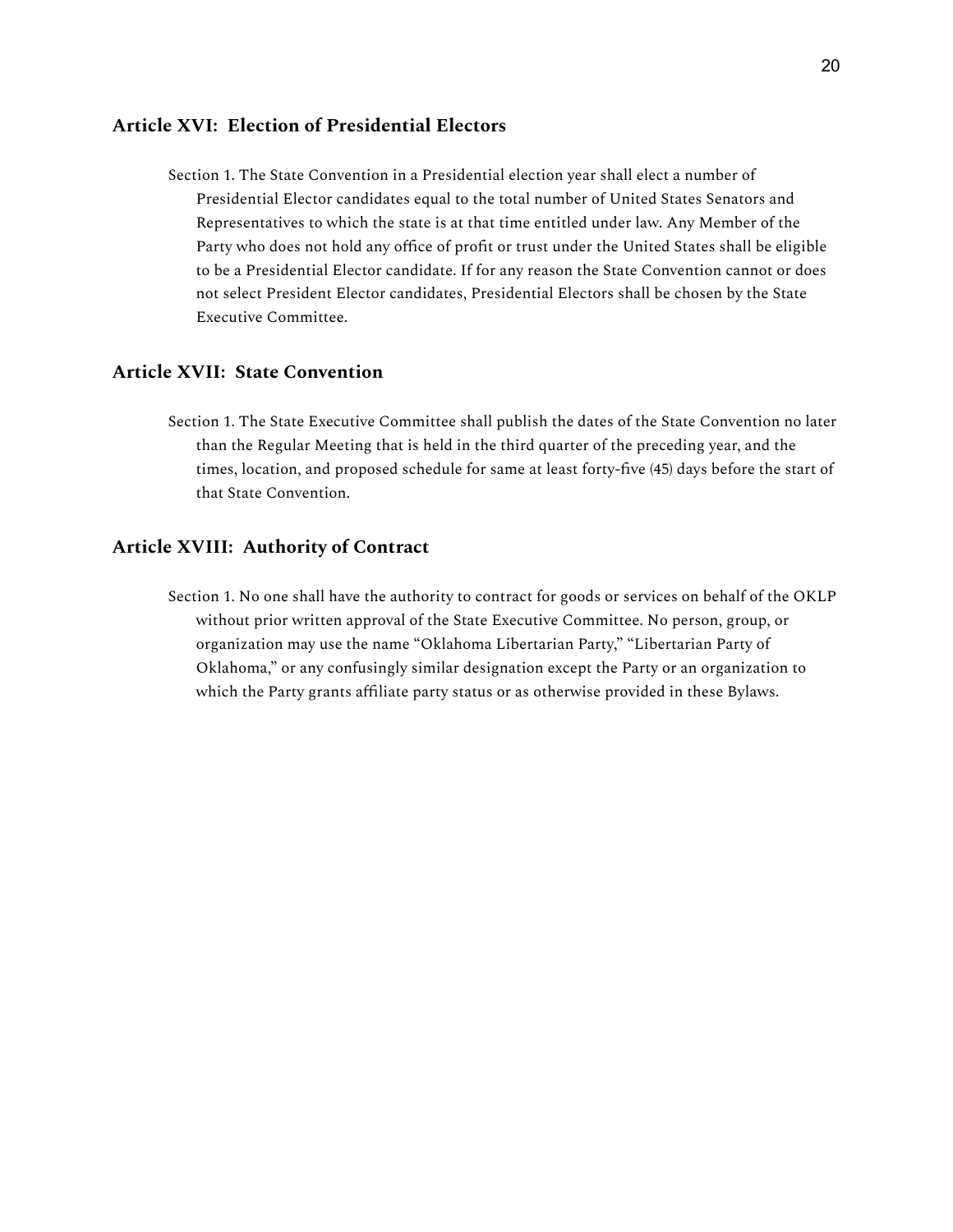## **OKLP Judicial Committee Rules of Appellate Procedure**

1st Edition as Approved in Convention on 27 March 2021

- 1. **Title**: The title of these rules is "OKLP Judicial Committee Rules of Appellate Procedure." They may be so cited either in general references or in reference to particular rules. In reference to particular rules the abbreviated form of citation, "OKLP. JC. R. App. P. \_\_\_," is also appropriate.
- 2. **Scope**: These rules govern the practice and procedure for all appeals, requests, and petitions to the OKLP Judicial Committee. These rules shall remain in effect until and unless the Judicial Committee submits new proposed rules for the fifty percent plus one  $(50\% + 1)$  majority approval of the Convention body.
- 3. **Rules Do Not Affect Jurisdiction**: These rules shall not be construed to extend or limit the jurisdiction of the Judicial Committee as that is established in the Bylaws. These rules shall accompany the Bylaws as an addendum and shall be approved in convention according to the Special Rules of Order.
- 4. **Definitions**: For the purposes of this document appeals made during a State Convention on questions of Platform planks or resolutions shall be known as an Appeal as a Matter of Right, and all other appellate proceedings shall be known as Discretionary Review.
- 5. **Filing the Notice of Appeal**: The Judicial Committee shall take action only when its Chair receives a written request for a ruling on a matter identified in the Bylaws as being within the Committee's jurisdiction.
- 6. **Content of Notice of Appeal**: Each Notice of Appeal, known as a petition, shall identify the basis for the subject matter jurisdiction of the Committee; the ruling requested; the verifiable identity of the person or persons, affiliate, or Party committee petitioning for the requested ruling ("petitioner(s)"); and the identity by individual name of any person, affiliate, or Party committee that would be directly affected by the requested ruling. Such a person, affiliate, or committee directly affected by the requested ruling, together with any other person, affiliate, or committee identified by the Judicial Committee members as likely to be so affected, will be considered a prospective "respondent." The Notice of Appeal should be supported by such written and other evidence as the petitioner(s) believes supports the grant of the ruling requested.
- 7. **Service of Notice of Appeal**: Within seven (7) days following receipt of Notice of Appeal (or promptly, if the request is received during a State Convention), the Committee Chair shall provide a copy of the petition(s) to each prospective respondent, along with any supporting material the Chair has been sent. If the prospective respondent(s) desires to respond to the petition(s) the prospective respondent(s) must do so in writing ("response") within seven (7) days following receipt of Notice (or promptly, if the request is received during a State Convention).
- 8. **Service of All Papers Required**: Copies of all papers filed by any party and not required by these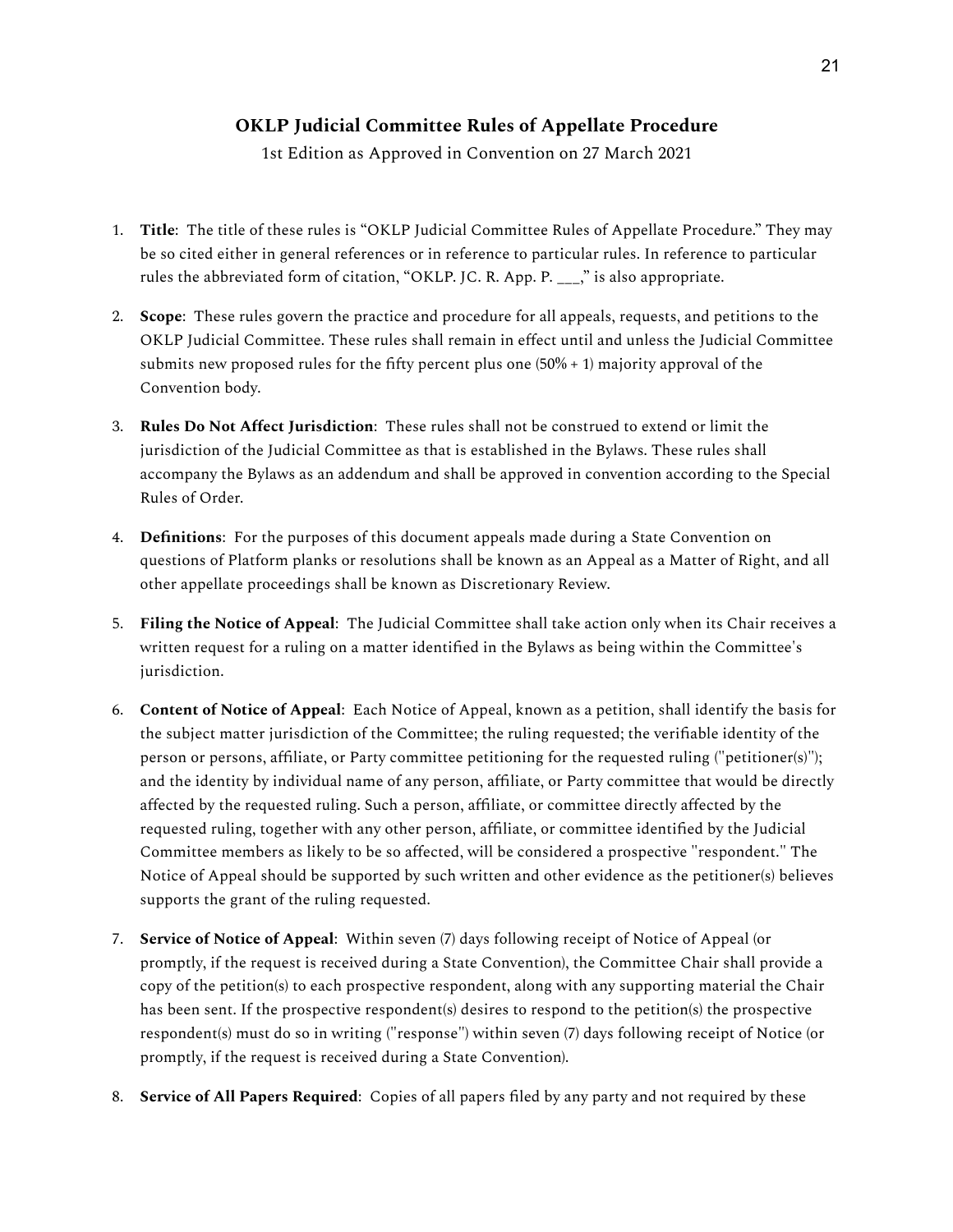rules to be served by the Chair shall, at or before the time of filing, be served on all other parties to the appeal. The Notice of Appeal and subsequent Service of Notice shall be delivered by mail or electronic mail.

- 9. **Appeals as a Matter of Right**: If the Committee is given Notice during a State Convention, the Chair shall convene the Committee as soon as is reasonably possible, and the Committee shall consider written petition(s), response(s), and evidence provided by petitioner(s) and respondent(s) in a meeting open to Convention delegates, who may observe, but not participate in, the proceedings and deliberations of challenges to platform planks or resolutions.
	- a. **Oral Argument; Decision Without Argument**: Upon request of either petitioner(s) or respondent(s), and/or at the Committee's direction, the Committee may hear arguments from petitioner(s) and respondent(s) in person.
	- b. **Disposition on Appeal**: The Judicial Committee having at least a three-fifths (⅗) majority may affirm, or nullify and remand to the seated and credentialed delegates of that convention.
- 10. **Discretionary Review**: When a Notice is received at any time other than during a State Convention, the Chair shall promptly forward the petition(s) to the other Committee members by electronic mail, for which the member(s) shall acknowledge receipt.
	- a. **Transmission; Docketing; Copies**: The Chair shall promptly forward a copy of any response(s) received to each of the other Committee members at their last known electronic mail address (or postal mail address, if explicitly requested), along with any supporting material and counter-arguments he or she has been sent. A copy of the petition(s) and any response(s) shall be made available electronically to any Member upon request. The Committee may by a majority vote redact portions of the petition(s) and/or response(s) so made available.
	- b. **Time and Manner of Hearings**: When such petition(s) and response(s) are received at any time other than during a State Convention, the Committee members shall review all material they are sent within seven days of receiving it, and each member shall advise the Chair as soon as he or she has done so. After the time period for responses has passed, and the Chair has been advised by at least two other Committee members that they have reviewed the petition(s) and response(s) provided, he or she shall set a time for a meeting of the Committee to decide the matter at hand and notify the Committee in writing of such time. Unless all of the Committee members request a physical gathering, the hearing shall take place by telephone conference or videoconference. Any meeting or any portion thereof conducted in open session shall be open to Members, who may observe (but not participate in) the proceedings. The Committee may by a three-fifths (⅗) vote deliberate in executive session; otherwise, deliberations shall be in open session. However, any oral arguments not related to issues qualifying for executive session shall be in open session and any decision shall be rendered in writing, which written decision shall be public. The Committee may in its discretion offer to the petitioner(s) and respondent(s) an equal opportunity to make their